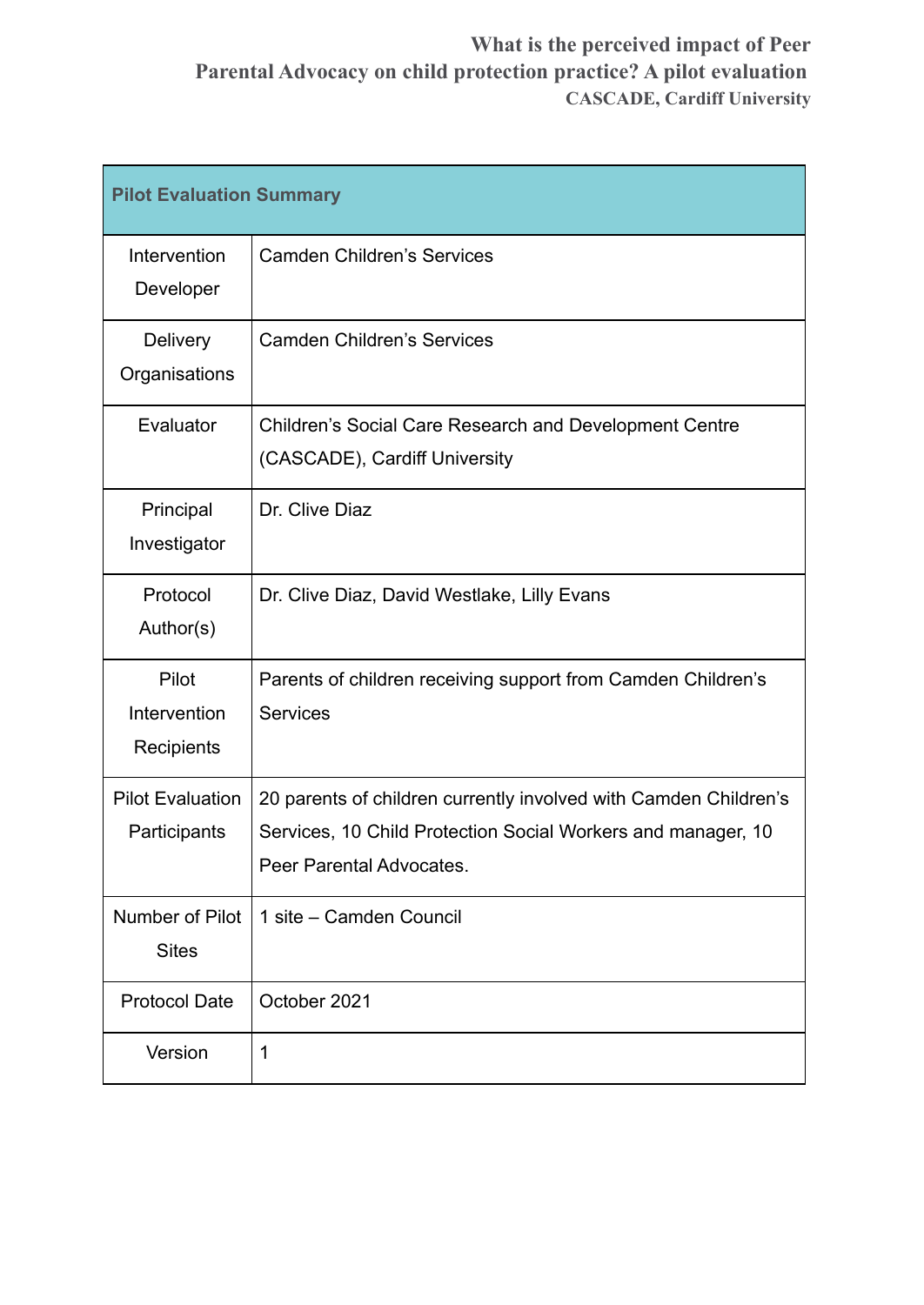# **Table of contents**

| <b>Summary</b>                                    | $\overline{3}$          |
|---------------------------------------------------|-------------------------|
| <b>Background and Problem Statement</b>           | $\overline{\mathbf{4}}$ |
| <b>Intervention</b>                               | $\overline{5}$          |
| <b>Research questions</b>                         | $\underline{8}$         |
| <b>Analysis</b>                                   | <u>18</u>               |
| <b>Ethics</b>                                     | <u>19</u>               |
| <b>Accessibility, Consent and Data Protection</b> | 22                      |
| <b>Registration</b>                               | 24                      |
| <b>Personnel</b>                                  | 24                      |
| <b>Risks</b>                                      | 25                      |
| <b>Timeline</b>                                   | 26                      |
| <b>References</b>                                 | 27                      |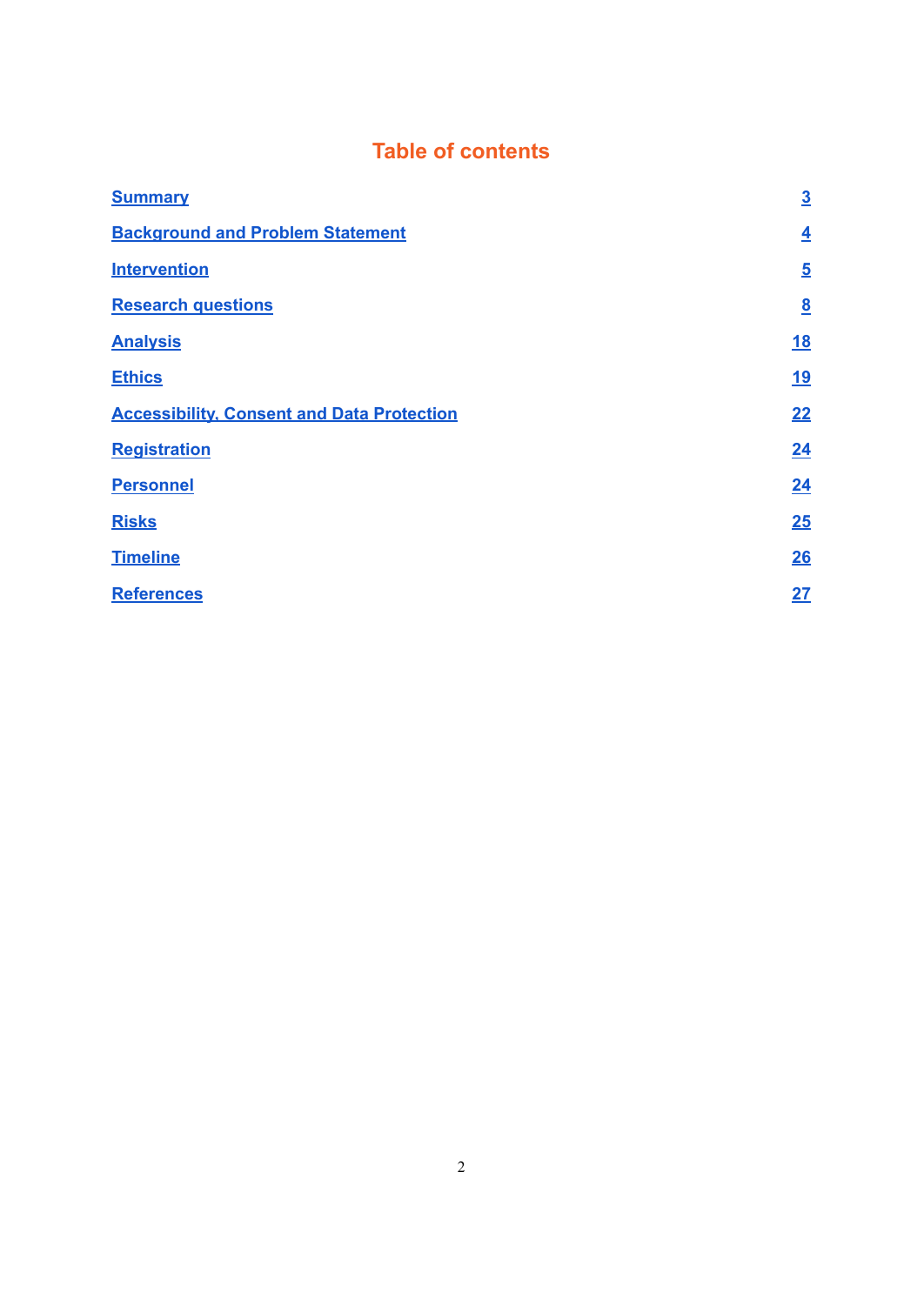### <span id="page-2-0"></span>**Summary**

This study is a pilot evaluation of peer parental advocacy (PPA) in child protection. This research study begins in September 2021 and will end in August 2022. PPA aims to support parents who are engaged with the child protection process, through advice and advocacy, and helps them play a meaningful role in decision making about their children. The study will take place in Camden Council's children's services department, where the use of PPA was recently highlighted by the Independent Review of Children's Social Care (IRCSC; 2021) as an example of innovative practice.

The study will be a mixed-method realist evaluation. We will co-produce a programme theory with parents, parent advocates, social workers and stakeholders about what constitutes effective implementation of PPA. This will illustrate how PPA works, and ways in which it may help parents. Development of the programme theory will be an iterative process which aims to make explicit the underlying causal mechanisms and patterns of outcomes associated with the implementation of PPA. It will also explore the role of context, and clarify the contextual factors that enable or block desired outcomes.

The overall aims of this pilot evaluation are to a) understand how PPA works in Camden and b) whether or not this PPA service is perceived to affect decision making and relationships between social workers and families, and if so, how. We will also consider other factors such as how to best recruit, train and support PPAs. In addition to supporting the development of PPA in Camden, the study will inform other local authorities who are developing or considering PPA. More broadly, the findings will inform future decisions about whether to trial and evaluate PPA on a larger scale. As such, one aspect of the study will focus on considering the potential ethical and practical issues of such a scale-up, through delineating key aspects of the intervention and clarifying the outcomes it may lead to.

3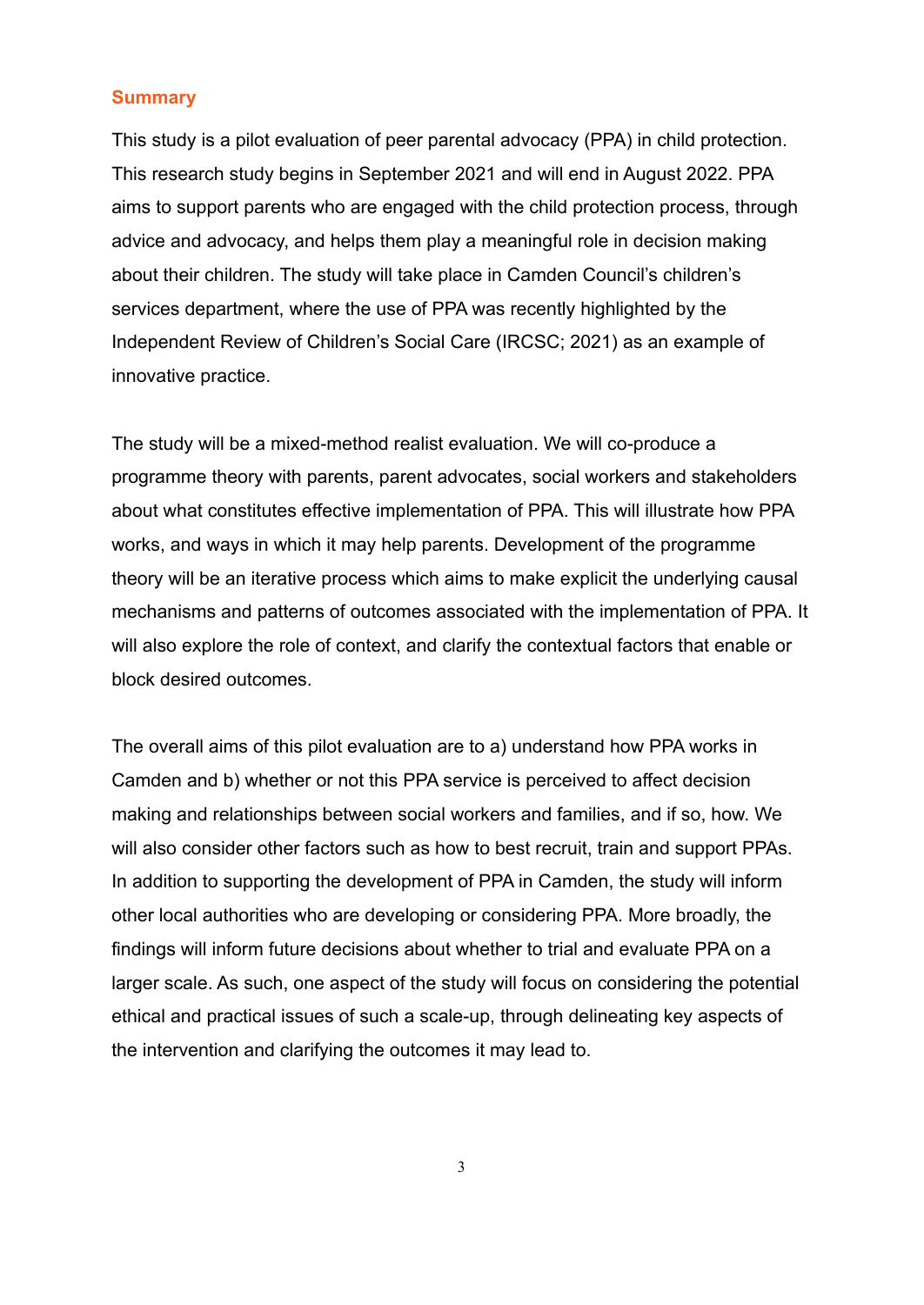#### <span id="page-3-0"></span>**Background and Problem Statement**

It is increasingly clear that parents find the child protection system to be difficult and at times stigmatising and authoritarian (Diaz, 2020, Gibson, 2017). Research highlights that parents often perceive childcare social workers as being highly critical towards them and find child protection conferences in particular to be disempowering and at times oppressive (Corby et al, 1996, Cleaver et al, 2007, Muench et al, 2017, Gibson, 2017, Diaz, 2020).

 $PPA<sup>1</sup>$  is becoming increasingly prominent as a potential solution to issues relating to engagement of parents, challenges within relationships between parents and social workers, and feelings of oppression and shame parents involved with the children protection system often face. PPA schemes have been implemented across several local authorities in England recently, such as Southwark, Bristol, Bath and North East Somerset, Camden (Camden Family Change Makers project). Moreover, the IRCSC identifies it as a promising approach to avoiding court proceedings, noting the "potential of parent advocacy and co-production in child protection to reduce adversarial practice and avoid unnecessary escalation" (MacAlister, 2021, p47).

However, there is scant research regarding PPA in the United Kingdom, not least because there are still relatively few PPA services in the UK and most of those that do exist have only recently been established. Much of the research undertaken on PPA has been in the USA, and this has documented the efficacy of peer parental advocates in supporting parents to have a meaningful voice in decision making. This, in turn, has been shown to reduce the need for children to enter state care (Tobis, 2014, Tobis and Bilson, 2020, Merkel-Holguin et al, 2020).

Nonetheless, applying these findings to the UK context is not straightforward. Fitt et al (2021, p.8) have argued that tensions and difficulties with parents' experiences of

 $<sup>1</sup>$  The term Parent Peer Advocate (PPA) will be used within this protocol. In various contexts, PPA is</sup> also referred to as peer mentor, parent partner, peer advocates, parent advocate.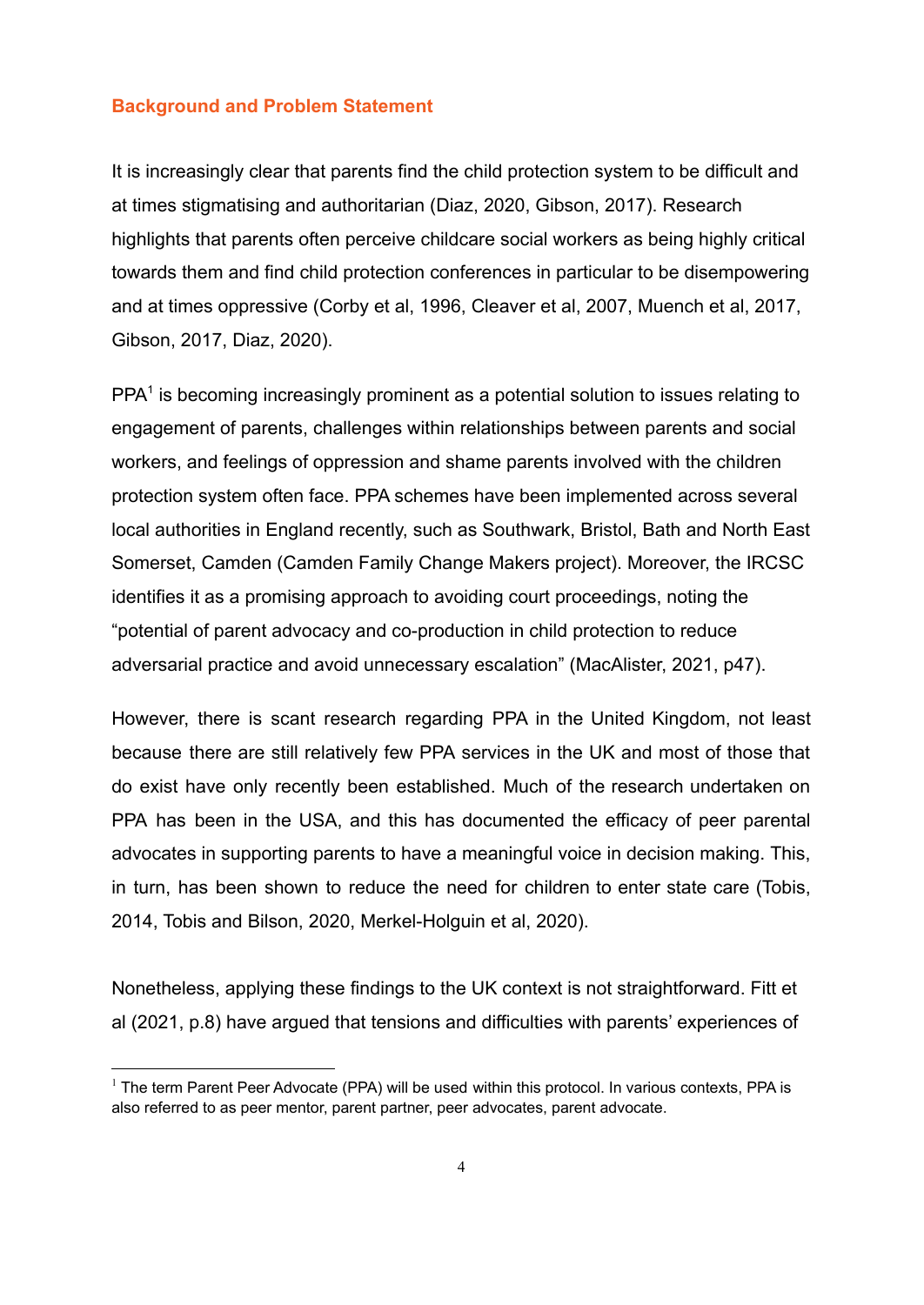engagement with the child protection system, which PPA is purported to improve, is a "transnational problem…and remarkably similar regardless of country". This makes it important to explore whether approaches such as PPA, which appear successful elsewhere, can be beneficial in the UK.

In summary, against the backdrop of promising international literature regarding the positive impact of PPA, there is a need to research it in England to test it in the current context. This study will therefore assist parents, families, policy makers, senior managers and practitioners in gaining a greater understanding of whether there is evidence of promise for PPA services. The study also aims to understand whether PPA can improve parents' ability to play a meaningful role in decision making and potentially improve relations between parents and social workers.

#### <span id="page-4-0"></span>**Intervention**

#### **What is Parental Peer Advocacy?**

Tobis, Bilson, and Katagampula (2021) who have led studies and been involved in implementing PPA in different parts of the world identify three types of PPA. Firstly, **case advocacy**. This involves a PPA offering support, guidance, and information to help a parent currently involved with child protection services to participate and navigate the system. Activities of the PPA in a case advocacy role include regular telephone contact, attendance at meetings – helping before, during and after, providing information about rights or services, support to access groups, and ensuring their views and wishes are heard and respected.

Secondly, **program advocacy.** This involves trained PPA's being involved in designing, shaping, and delivering programmes designed to help parents care for their children or make changes to enable their children to be reunified to their care.

5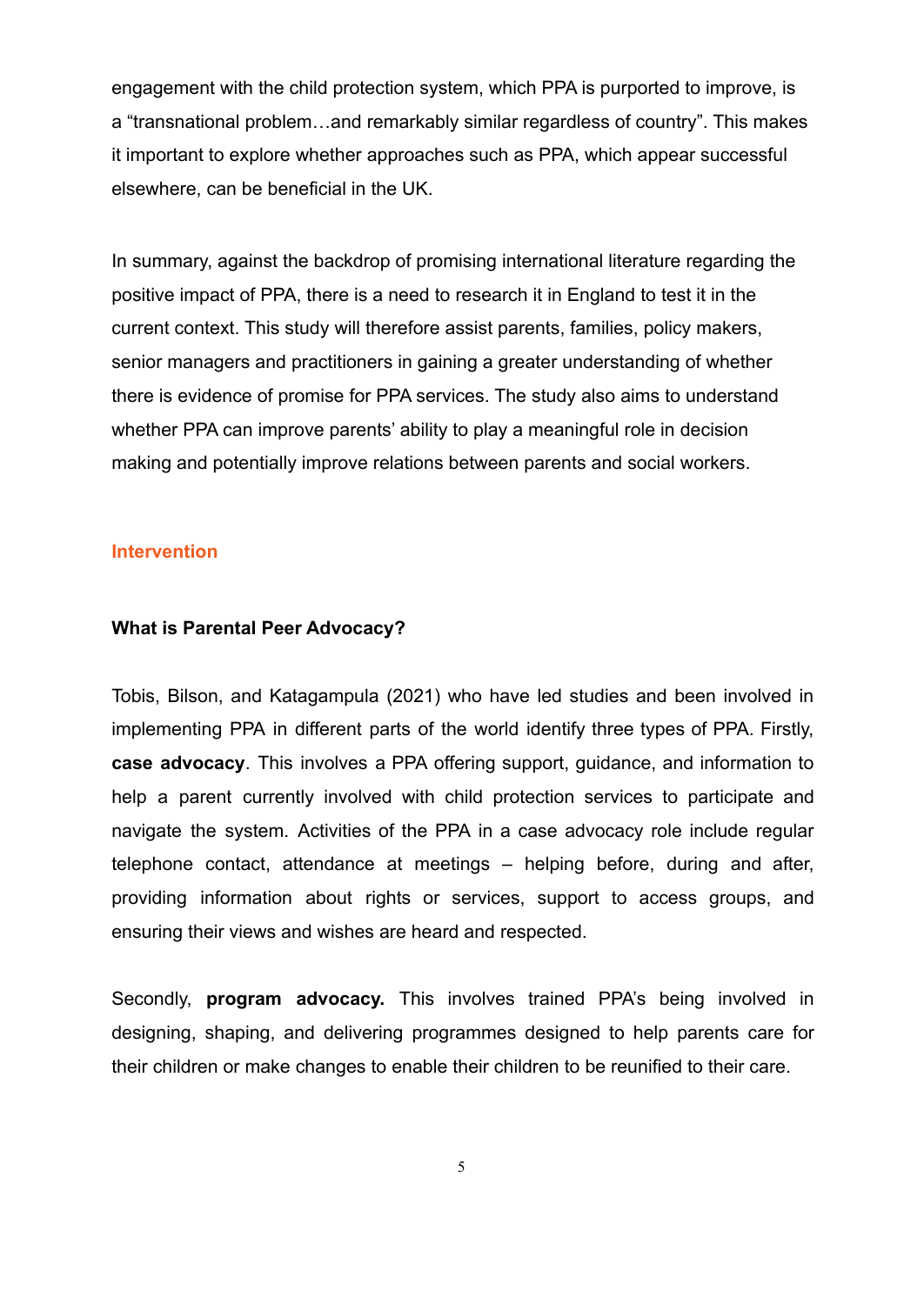Thirdly, **policy advocacy**. This involves acting politically to instigate change, participating on government boards, attending conferences, teaching in social work courses and *'working at the grassroots and community levels to organize and advocate for change'.* (Tobis, Bilson and Katacampula 2021, p.20).

Most of the research has focused on the first two of these three types of parental advocacy. In terms of reviewing aims and intended outcomes of PPA, Berrick et al (2011) make a useful distinction between proximal and distal goals that will be applied in the current study. The proximal goals are to help parents understand how to effectively engage in children's services; increased motivation to access support and understand the implications of their actions, or inaction; benefits to the advocates; and improved relations between social workers and parents. The distal goals are to reduce maltreatment, reduce the need for children to be placed into alternative care, and improve the likelihood of reunification when children have been removed.

There is some evidence that PPA can achieve these goals. Research by David Tobis found that parental advocacy services played a major role in reducing the numbers of children in care in New York from just under 50,000 in 1992 to fewer than 8,000 today (Tobis 2020).

Proponents of PPA argue that it can contribute to resolving some of the longstanding challenges within children's services of effective and meaningful participation by parents in decision making. Furthermore, PPA is an opportunity to utilize hitherto untapped, unrealized potential from parents who have experienced the system, whereby they can significantly help others whilst simultaneously developing their own skills, knowledge, and confidence (Tobis and Bilson 2020).

During this initial process we are aiming to understand whether PPA enables parents from different backgrounds, some of whom may be facing complex issues such as mental illness, substance misuse or domestic violence, to be supported in decision making when childcare social workers are working with the families.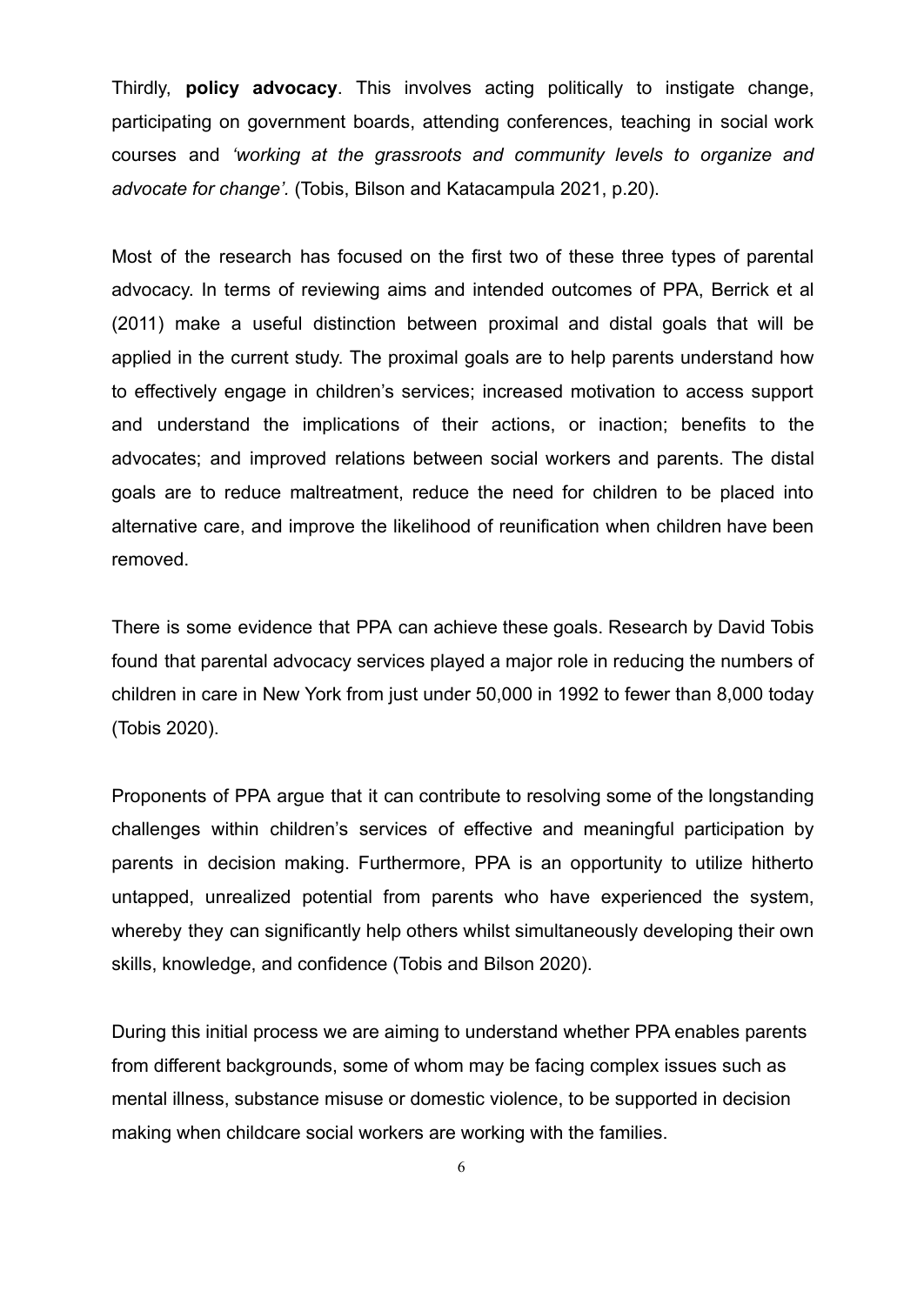#### **PPA in Camden**

In 2014, The Family Advisory board was formed in Camden as a way of learning from people in the community who had experience of using Camden's children's services. In 2016, the first learning exchange workshop, "Empowering Families", was co-produced and delivered by a member of the community who had lived experience of the child protection system. Camden children's services are committed to giving parents and families the opportunity to share their experiences with professionals, which enables constructive conversations to take place in relation to safeguarding children and inclusivity of parents in these processes. In 2016, Helping Hands was set up to match parents with experience of family group conference with other parents at the beginning of their journey who may need some support and understanding around the process. In 2017, Independent Family Group Conference (FGC) Co-ordinators started to provide advocacy for parents in child protection conferences. To date, FGC Co-ordinators, some of whom have lived experience of the child protection system, have attended and supported over 60 parents at child protection conferences.

Camden Safeguarding Board addressed the importance of these conversations between parents and professionals, by using Camden Conversations to start a participatory research project, set up in 2018, with the aim of finding new responses to protecting children and supporting families.

Through the research of Camden Conversations' research project, they found that parent-led advocacy could provide cohesion between the role of the parent and the role of the social worker; empowering families with invaluable knowledge and encouraging parents to engage with social workers.

In 2019, peer parental advocacy was set up in Camden. The London Family Group Conference learning partnership have developed an OCN accredited qualification in parent advocacy. Parents from different local authorities in London have completed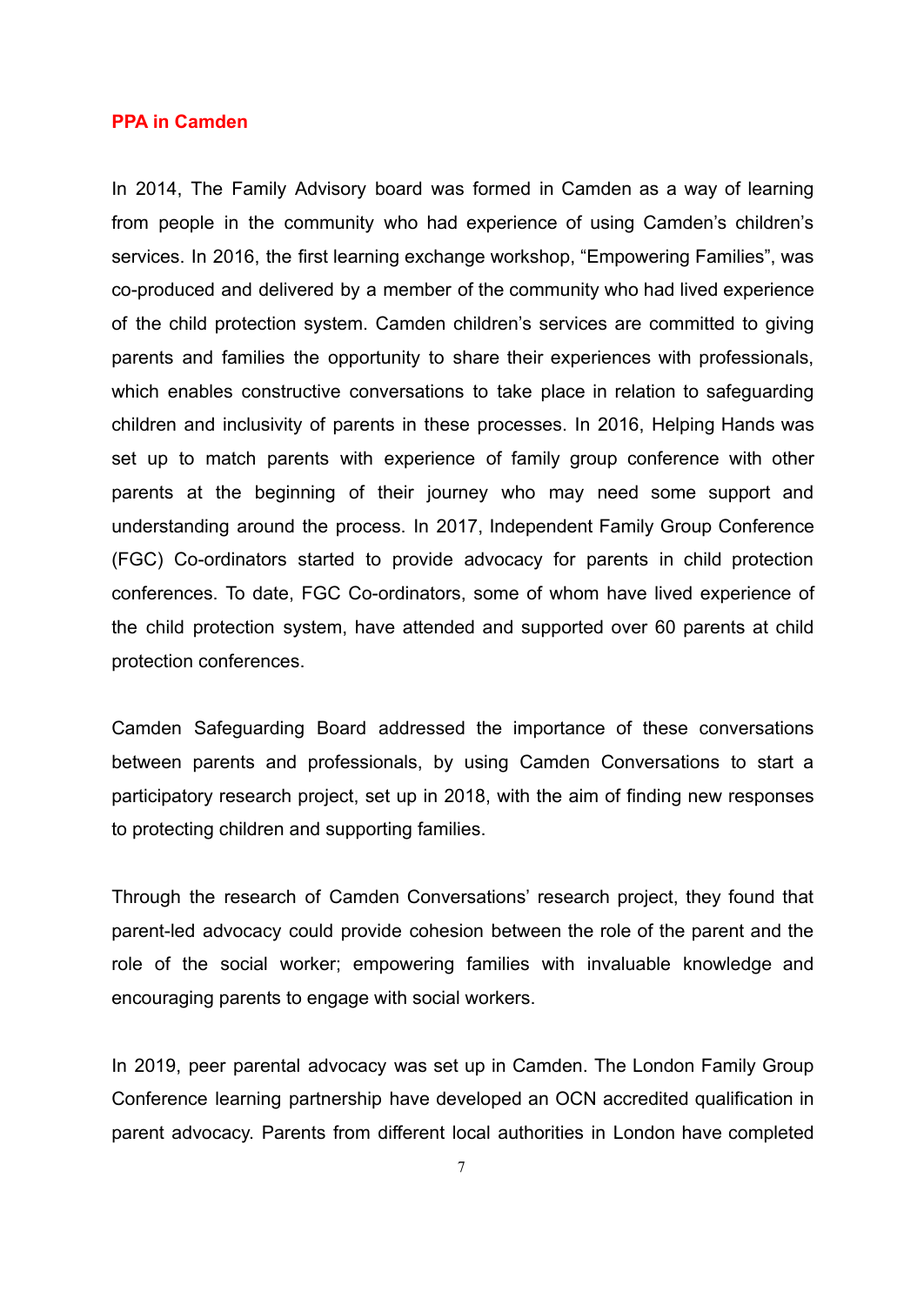the qualification in a first cohort of advocates, demonstrating the value of lived-experience peer support within the child protection system. The peer parent advocates are being supported by FGC co-ordinators, who have experience of carrying out parent advocacy in child protection work and some also have lived-experience of the system. There are currently 13 FGC co-ordinators and 4 peer parental advocates supporting parents in Camden.

# <span id="page-7-0"></span>**Research questions**

The overarching aim of this project is to understand the role of PPA in Child Protection practice and how it is perceived by staff and families to affect child protection practice and, in particular, decision-making processes. The following research questions are designed to address this:

- 1) What are the key ingredients of the PPA service in Camden?
- 2) What are parents' and professionals' experiences of the PPA service?

3) What potential impacts (both positive and negative changes) do parents and professionals who work with PPAs identify?

4) Is it feasible to carry out an experimental or quasi-experimental evaluation of PPA in the future and if so, what would the key considerations for designing such a study be? (e.g., what are the outcomes of interest? How clearly defined is the intervention?)

The table below sets out the planned indicators which will be used to answer the proposed research questions.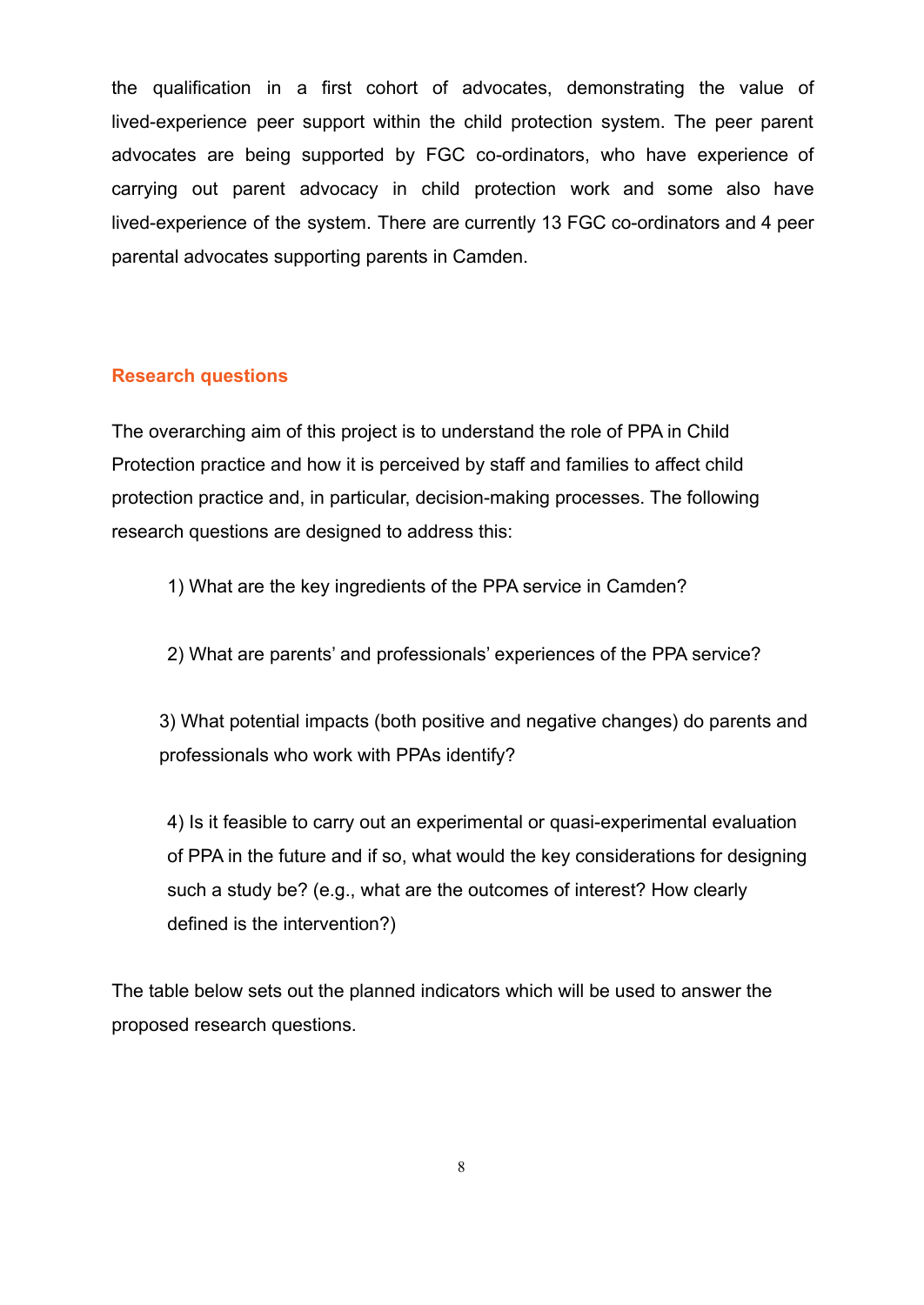|  |  | Table 1: Areas of enquiry and methods used |  |
|--|--|--------------------------------------------|--|
|  |  |                                            |  |

| <b>Research</b><br>question                                                  | Indicator/s                                                                                                                                                                                                                                                                                                               | <b>Method</b>                                                                                                                                                                                                  |
|------------------------------------------------------------------------------|---------------------------------------------------------------------------------------------------------------------------------------------------------------------------------------------------------------------------------------------------------------------------------------------------------------------------|----------------------------------------------------------------------------------------------------------------------------------------------------------------------------------------------------------------|
| 1) What are the<br>key<br>ingredients<br>of the PPA<br>service in<br>Camden? | Number and characteristics<br>$\bullet$<br>of parents that PPAs have<br>worked with<br>(demographics, referral<br>source and reason)<br>Recruitment and training of<br>advocates<br>Supervision and support<br>offered to advocates<br>Nature and boundaries of<br>the role<br>Contact time with parents<br>and families. | Administrative data<br>Administrative data<br>Interviews with<br>advocates, parents<br>and professionals<br><b>Interviews</b><br>Observations of<br><b>Child Protection</b><br>Conferences<br>(CPCs) and other |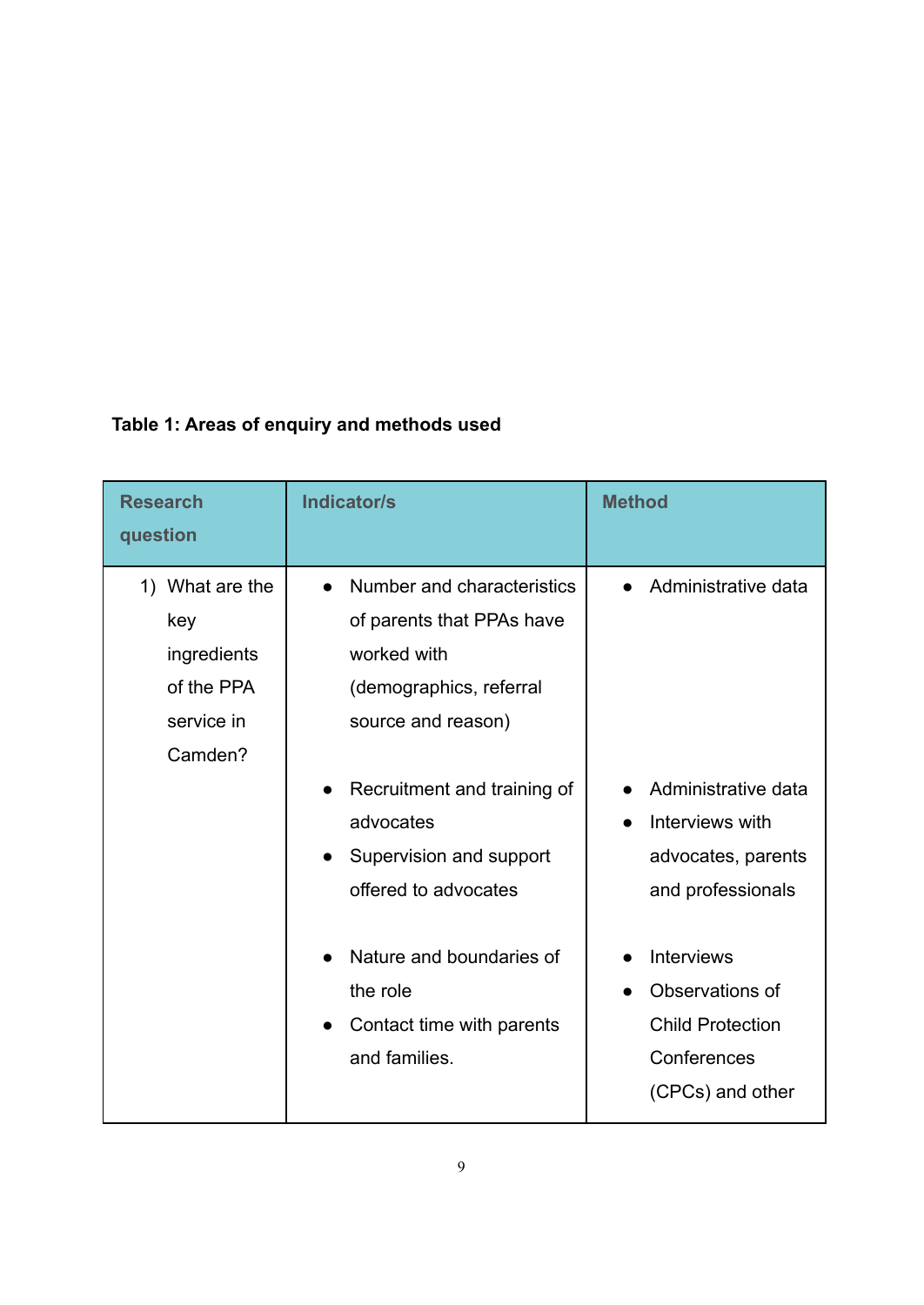|                                                                                                                                               |                                                                                                                                                                                                                                                                                                                                                                           | key child welfare<br>meetings.                                                             |
|-----------------------------------------------------------------------------------------------------------------------------------------------|---------------------------------------------------------------------------------------------------------------------------------------------------------------------------------------------------------------------------------------------------------------------------------------------------------------------------------------------------------------------------|--------------------------------------------------------------------------------------------|
| 2) What are<br>parents' and<br>professionals'<br>experiences of the<br>PPA service?                                                           | Parents' reported<br>experiences of the PPA<br>service and their<br>experience of their<br>relationship with the social<br>worker, decision making<br>and the support provided.                                                                                                                                                                                           | Interviews with<br>advocates, parents<br>and professionals                                 |
| 3) What potential<br>impacts (both<br>positive and<br>negative changes)<br>do parents and<br>professionals who<br>work with PPAs<br>identify? | Levels of engagement<br>(Working Alliance<br>Inventory; WAI)<br>Overall impressions of<br>PPA reported by parents<br>Qualitative perspectives<br>on relationships between<br>parents and social<br>workers.<br>Parental experiences of<br><b>Child Protection</b><br>Conferences (CPCs)<br>Support for PPAs and<br>overall delivery of the<br>service<br>Dynamics of CPCs | Interviews with<br>advocates, social<br>workers, and senior<br>managers<br>Observations of |
|                                                                                                                                               |                                                                                                                                                                                                                                                                                                                                                                           | CPCs and other<br>key child welfare<br>meetings.                                           |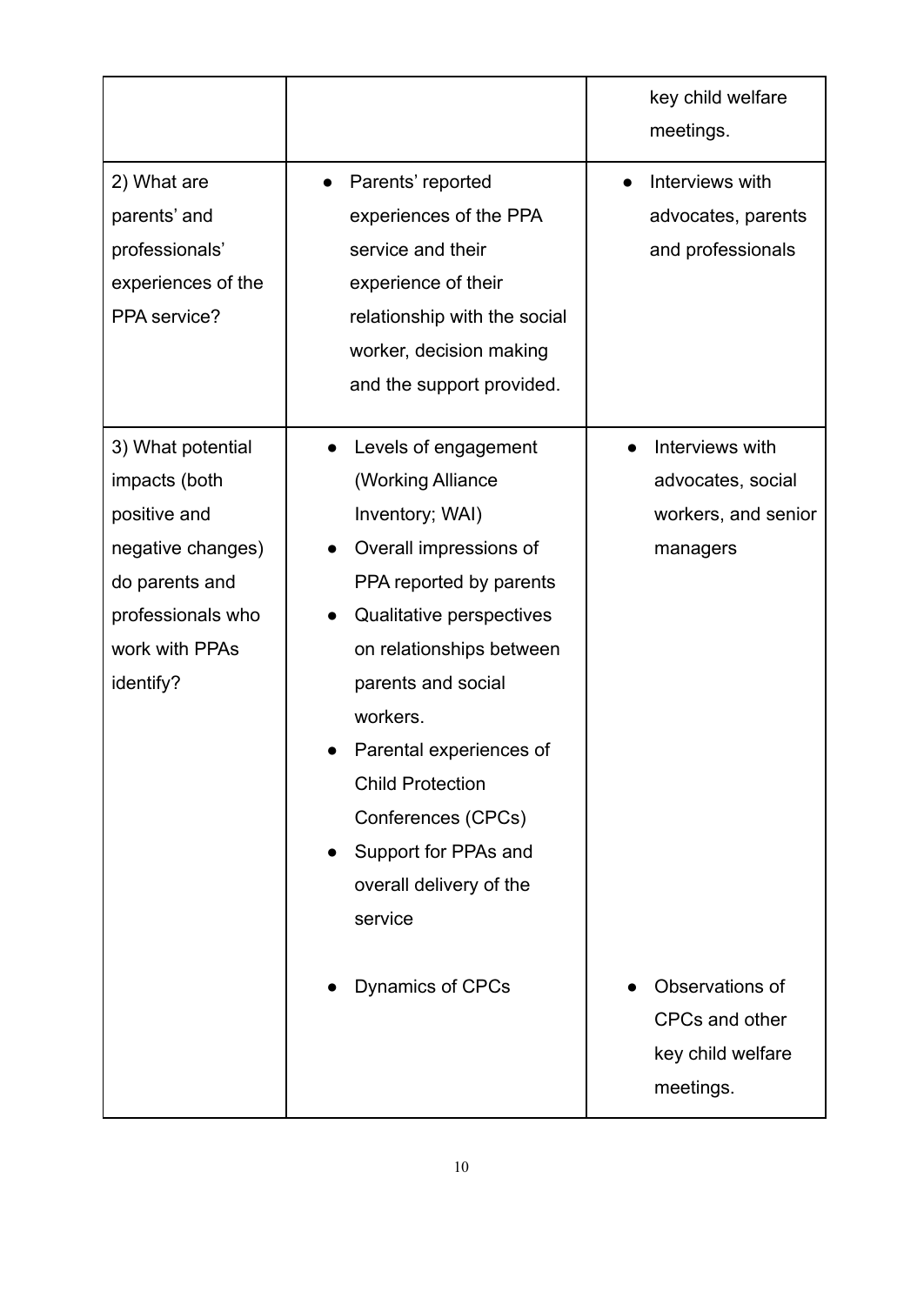| 4) Is it feasible and | <b>Technical and ethical</b>               | Interviews with key |
|-----------------------|--------------------------------------------|---------------------|
| appropriate to carry  | issues related to                          | stakeholders.       |
| out an experimental   | randomisation (e.g. are                    |                     |
| or                    | there processes in place                   |                     |
| quasi-experimental    | that could support this, and               |                     |
| evaluation of PPA in  | would randomisation be                     |                     |
| the future and if so, | acceptable to professionals                |                     |
| what would the key    | and parents?)                              |                     |
| considerations for    | Service delivery $-$ e.g. the<br>$\bullet$ |                     |
| designing such a      | nature of PPA in practice,                 |                     |
| study be?             | including how well defined                 |                     |
|                       | and consistently delivered                 |                     |
|                       | it is, variation across                    |                     |
|                       | advocates etc                              |                     |
|                       | Suitability and rates of key<br>$\bullet$  |                     |
|                       | outcomes – including ease                  | Administrative data |
|                       | of measurement                             |                     |
|                       |                                            |                     |

## **Design and Methods**

## **Pilot evaluation based on Realist approaches**

The study will be a mixed-methods pilot evaluation based on Realist approaches. This involves an iterative process of theory development based on understanding and making explicit underlying causal mechanisms, the patterns of outcomes associated with them and the ways in which context influences the relationship between the two. This emphasises contexts, mechanisms, and outcomes rather than outcomes alone (Pawson and Tilley, 1997). This is particularly important for a project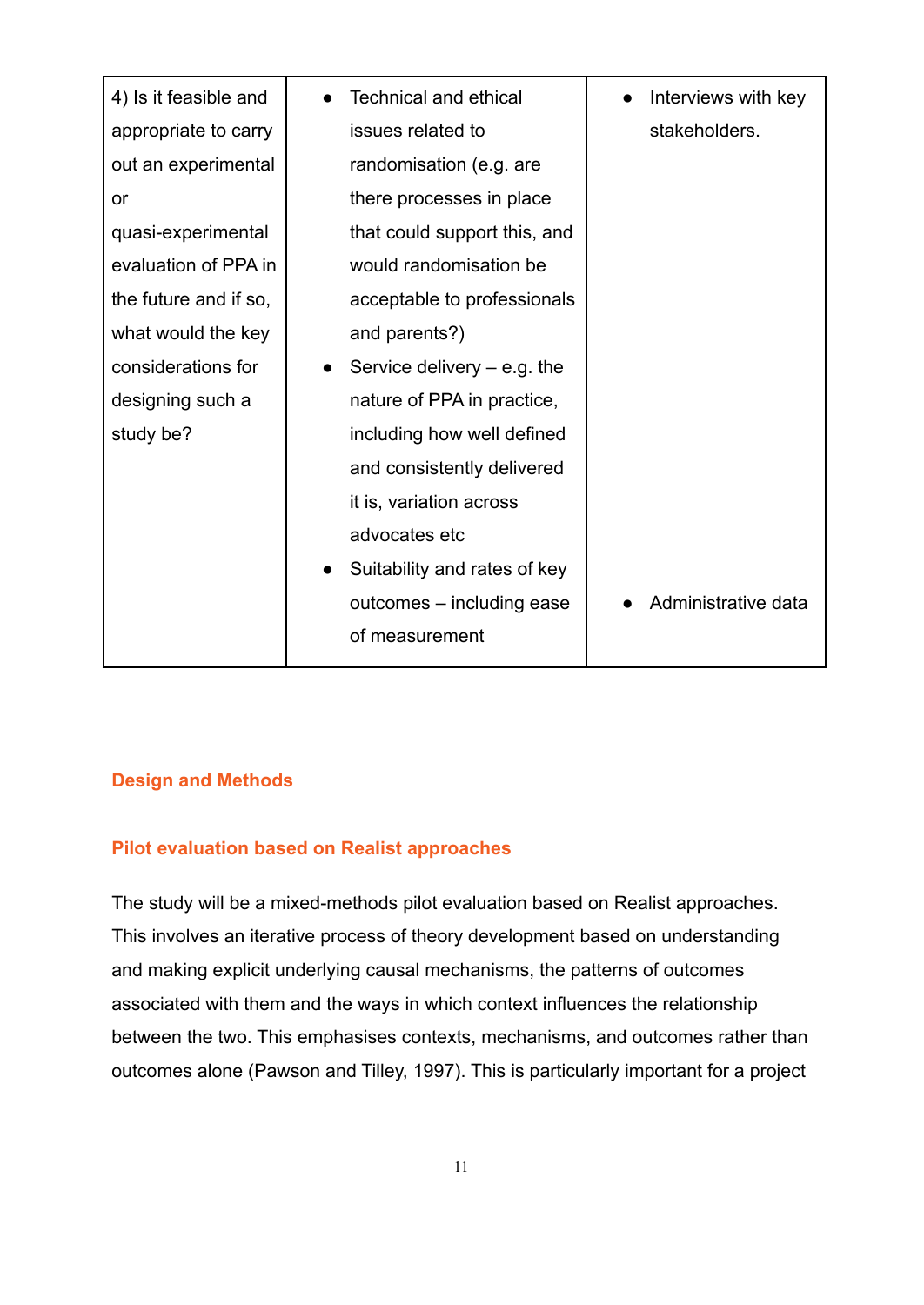focused on the implementation of a new programme across one local authority site with specific historical, geographic, and demographic context.

We will co-produce a theory with parents, parental advocacy workers, social workers and stakeholders about what works to ensure effective implementation of the project. In line with the realist approach, we will explore implementation in terms of which people benefit, which people and under which circumstances. This theory will help us gain an understanding of some of the critical contextual factors that enable or block desired outcomes and which key aspects of local setting need to be addressed to create a facilitative context for an effective parental advocacy service.

## *Research Site*

We will carry out fieldwork in Camden. Camden was selected as they were one of the first local authorities to set up a PPA service in England. Camden is an inner-London borough in the North of the city which has a mixed levels of deprivation and a diverse population. Thirty-one percent of children living in Camden reside in low-income families (Ofsted 2017). Children and young people from minority ethnic groups account for 50% of all children living in the area, compared with 21% in England as a whole (Ofsted 2017).

## *Recruitment*

The local authority and the peer advocacy service will act as a gateway to the recruitment of participants. We will provide a detailed outline of the research project in the form of an information sheet written in accessible language. We have already drafted these sheets and have ethical approval from Cardiff University (SREC reference: 28). The information sheet includes an overview of the research, the aims and objectives of the study and will highlight that participants can withdraw from the research at any time prior to data analysis starting. This information sheet will then be shared by the lead contact for each local authority to social workers who have experience of working with a peer parental advocate. The information sheet will also be shared by the staff at the peer parental advocacy service to peer advocates and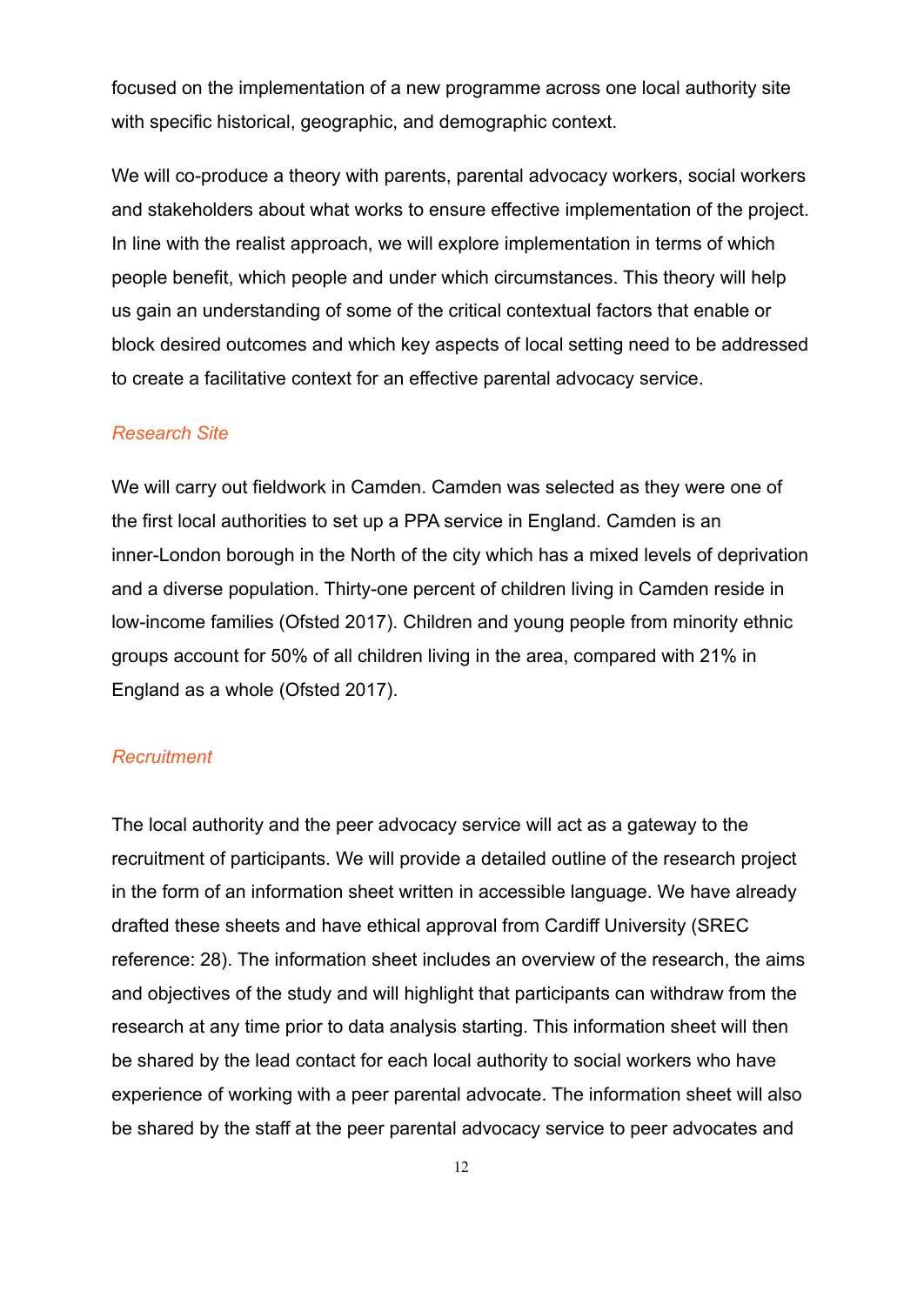parents who have been supported by a peer parental advocate. We will have an 'opt in' policy whereby participants can contact us if they are willing to take part in the study, and our contact details will be available on the information sheet. To ensure that we can still recruit a suitably sized sample, we will ask the peer parental advocates to talk to the parents about the study. Where possible, peer parental advocates can support the parents to make contact with us. We will aim to complete all interviews by May 2022.

We will make contact with parents only via the lead contacts at the local authorities and advocacy service, there will be no direct initial contact between researchers and parents, professionals or advocates. We will not be given participant contact details or any other personal information without their prior consent via the contacts.

### **Flowchart 1: Recruitment of participants**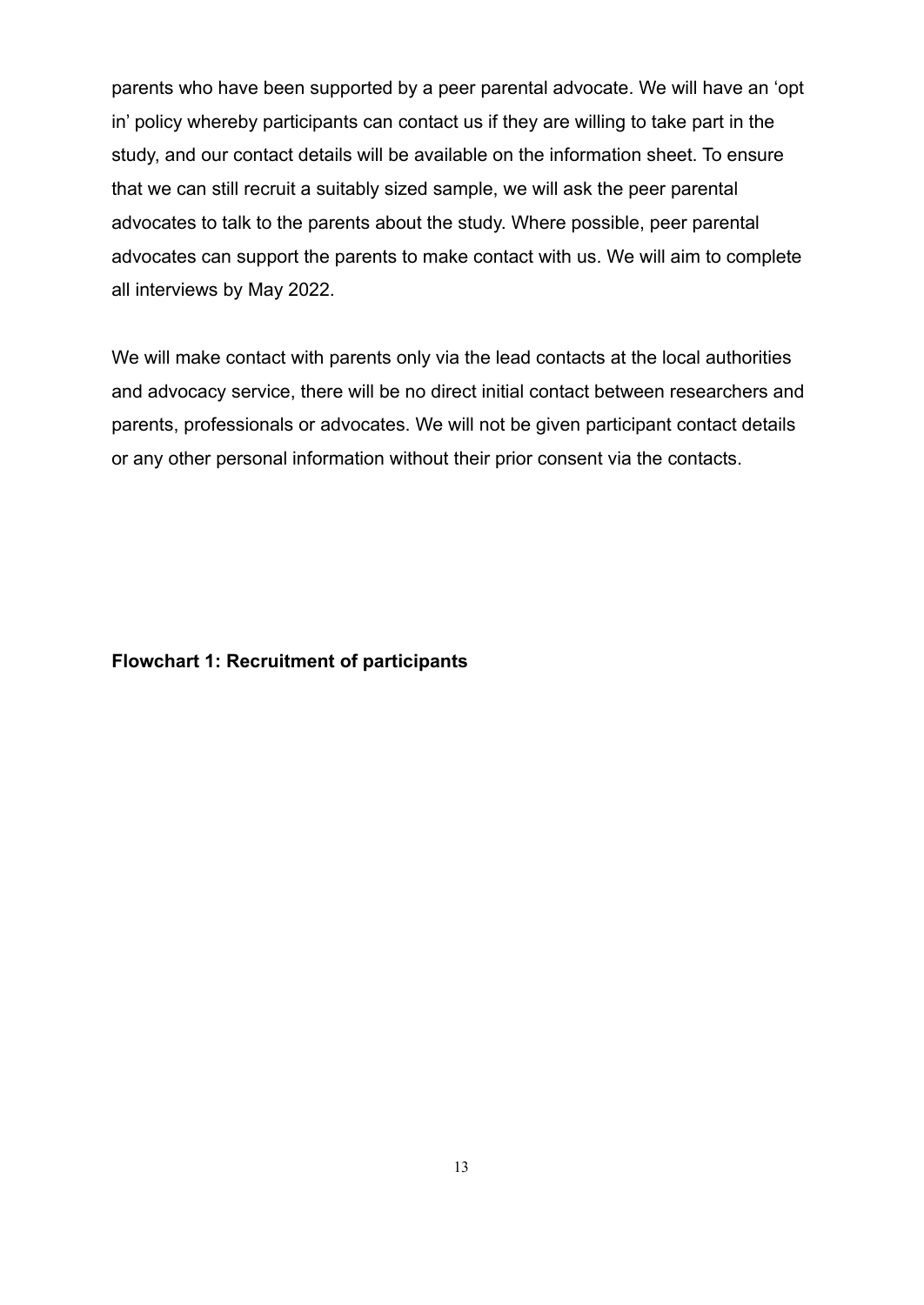

## *Sampling*

The local authority and advocacy service will be provided with participant eligibility criterion, i.e., parents who have been supported by parental advocates, peer advocates and family group conference co-ordinators who have supported parents in child welfare meetings, senior managers involved in parental advocacy and social workers who have experience of working with peer parental advocates. Sampling of participants will be purposive and led by the developing programme theory. Individuals will be selected on the basis of their potential to shed light on areas of key interest as well as gaps in understanding in relation to how peer parental advocacy works with parents.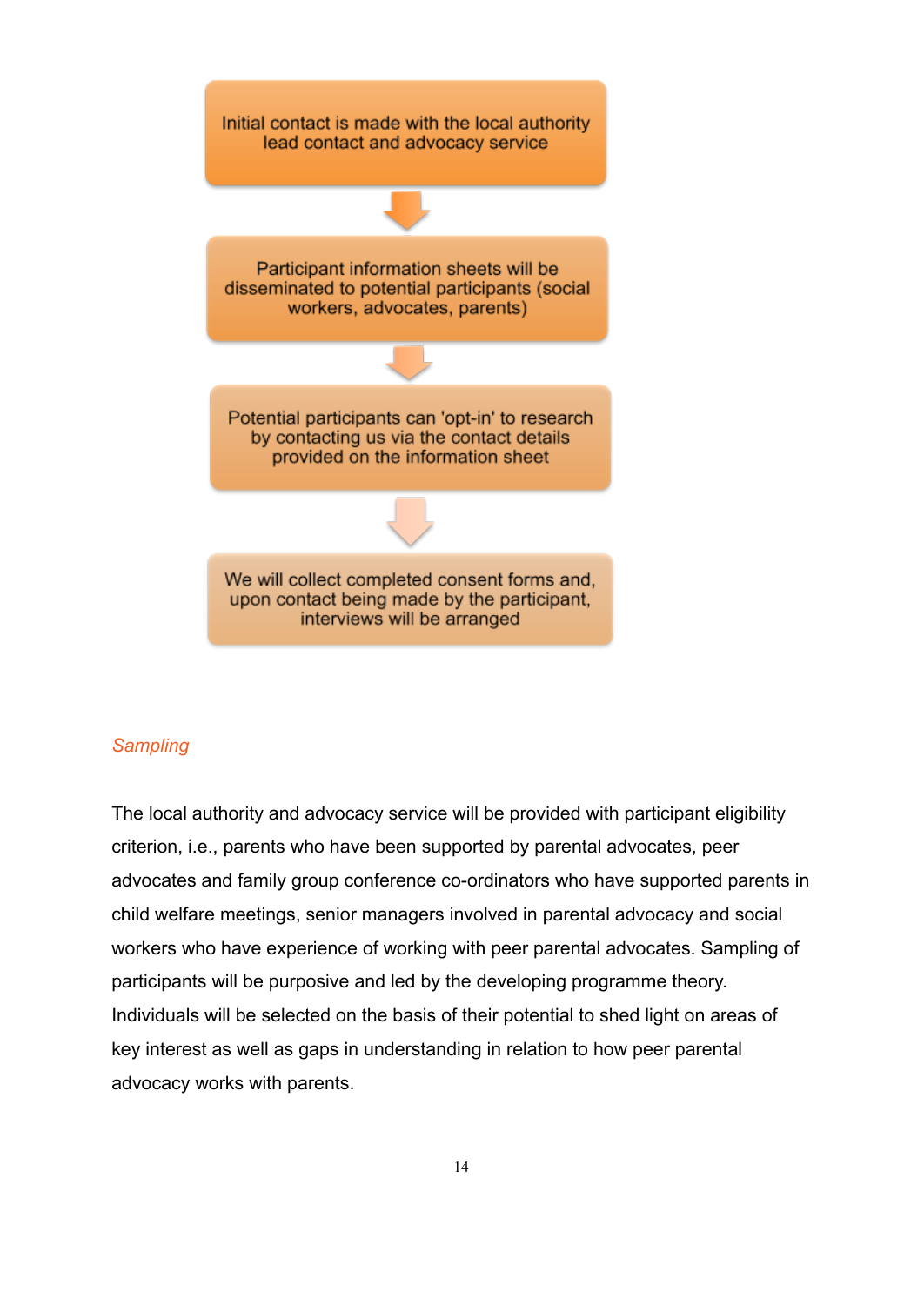Initially, by the end of December 2021, we will aim to complete interviews with 10 parents, 5 peer parental advocates/FGC co-ordinators (who act as parental advocates) and 5 social workers/managers. We will then continue to recruit further parents, professionals and advocates from January 2022 until May 2022 and carry out interviews/focus groups with a further 10 parents and 10 professionals by the end of that period.

The inclusion criteria for participants will include parents who have been supported by PPAs, PPAs who have supported parents and senior managers and social workers who have experience of working with PPAs.

# Data collection

#### *Interviews*

Interview data may be collected via online software (e.g., Teams) or, in person via a recording device which will be password protected or by phone interviews. The method of data collection will be dependent on the preference of the participant and any potential barriers which may arise due to the Covid-19 pandemic.

If an interview is being carried out via a virtual platform, we will use the recording functions of this online software (e.g., Zoom or Microsoft Teams) to prevent any technical or information security issues that may arise from using speakers (and not headphones) to record with an external device (e.g. losing sound quality in the recording process, having people external to the research group accidentally listening to the interviews, etc.). Recordings will be stored in the cloud and only their audio files will be extracted for us to transcribe. Verbal consent will be stored separately and stored in a separate folder with written consent. If an interview is being carried out in person, a separate recording device will be used and any audio files will subsequently be uploaded and stored within the cloud. If phone interviews are carried out, then we will record the interviews on a separate password protected device.

15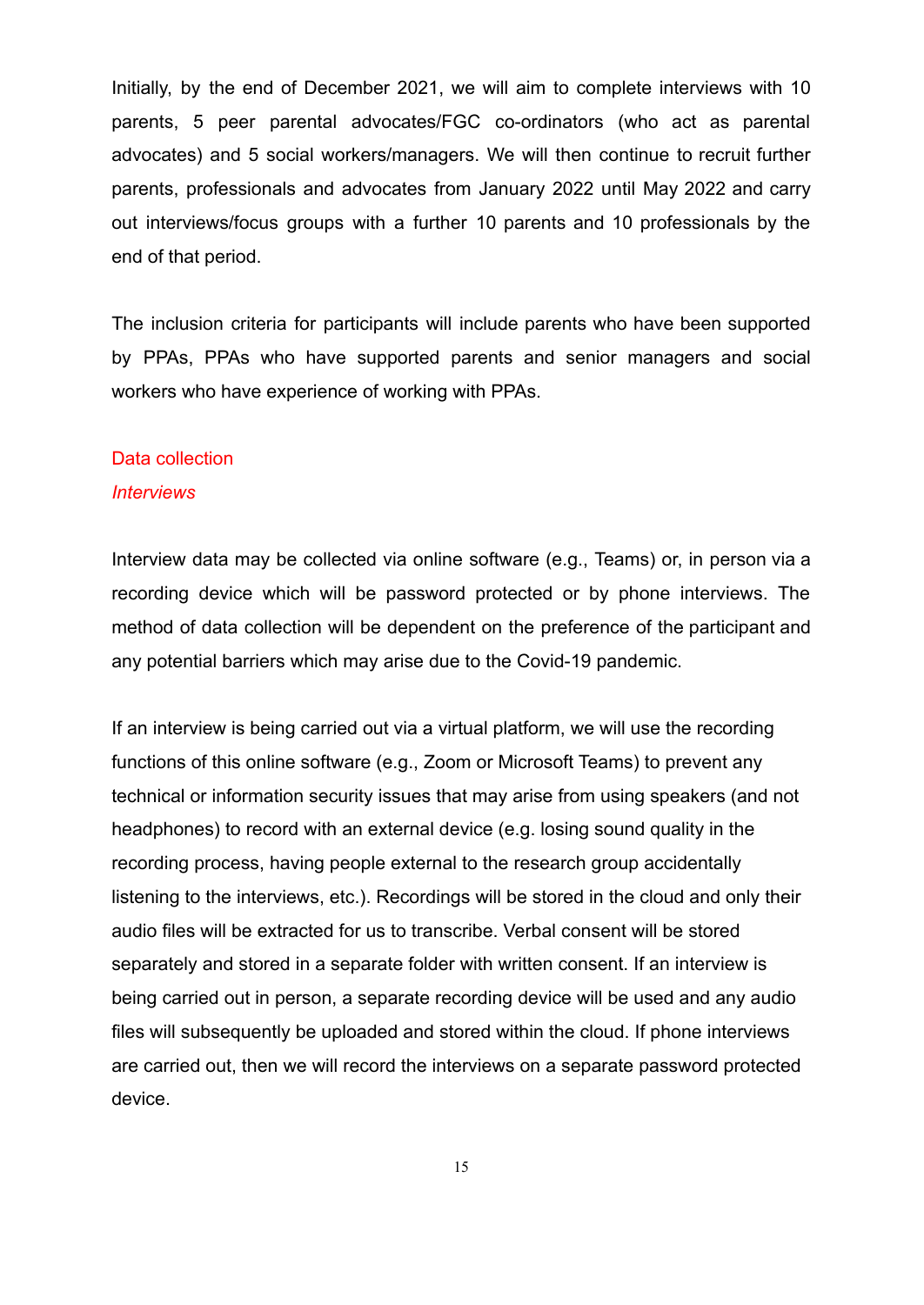## *Observations*

We will observe 10 child welfare meetings including child protection conferences. These observations will consider the way in which parental advocacy impacts on meeting dynamics and parents' ability to play a meaningful role in decision making.

# *Administrative data*

We will work with Camden Children's Services data team to access administrative data relating to a number of key points such as how many parents are supported by peer parent advocates each year and how many child welfare meetings (both child protection conferences and child in need meetings) parental advocates have attended.

We will use anonymised administrative data collected by the site in relation to the whole cohort of families involved with the project. We will collect the following types of administrative data: child and participant demographic data; key parent history and risk indicators; start and end intervention dates to help gain an understanding of the particular characteristics of the families that access support from peer parental advocates.

| <b>Data Collection</b><br><b>Method</b> | <b>Sample Size</b>                                      | <b>Collection Timeline</b>                                                                      |
|-----------------------------------------|---------------------------------------------------------|-------------------------------------------------------------------------------------------------|
| <b>Interviews</b>                       | 20 parents, 10 peer parental<br>advocates and 10 social | October 2021 – May 2022                                                                         |
|                                         | workers/managers                                        | During the initial<br>development of the<br>programme theory, we aim<br>to complete the initial |

# **Table 2: Summary of data collection methods**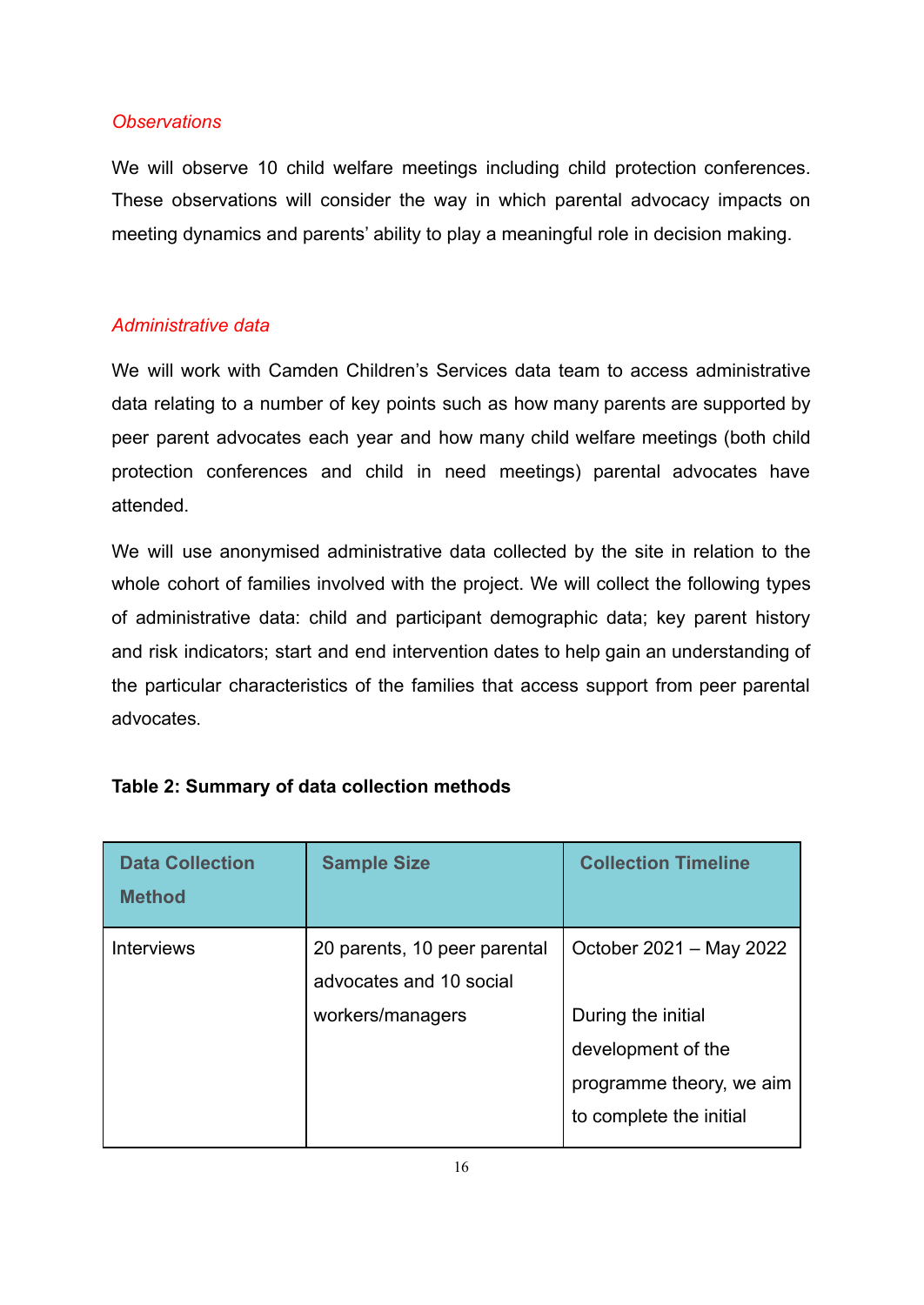|                                                           |                                                                                                                                                                                         | round of interviews<br>between November 2021<br>and December 2021.<br>In the stages of testing the<br>programme theory, we aim<br>to complete the final round<br>of interviews between<br>January 2022 and May<br>2022. |
|-----------------------------------------------------------|-----------------------------------------------------------------------------------------------------------------------------------------------------------------------------------------|-------------------------------------------------------------------------------------------------------------------------------------------------------------------------------------------------------------------------|
| <b>Observations of Child</b><br>Protection<br>conferences | 10 CPCs will be observed.<br>We will be observing<br>interactions within the<br>conferences, between<br>parents, professionals and<br>advocates at the Child<br>Protection conferences. | October 2021 - May 2022<br>During the initial<br>development of the<br>programme theory, we aim<br>to complete the initial<br>round of observations<br>between November 2021<br>and December 2021.                      |
|                                                           |                                                                                                                                                                                         | In the stages of testing the<br>programme theory, we aim<br>to complete the final round<br>of observations between<br>January 2022 and May<br>2022.                                                                     |
| Administrative data                                       | We will be analysing<br>anonymised administrative<br>data from the whole cohort of<br>families that access support                                                                      | October 2021 - May 2022<br>During the initial<br>development of the                                                                                                                                                     |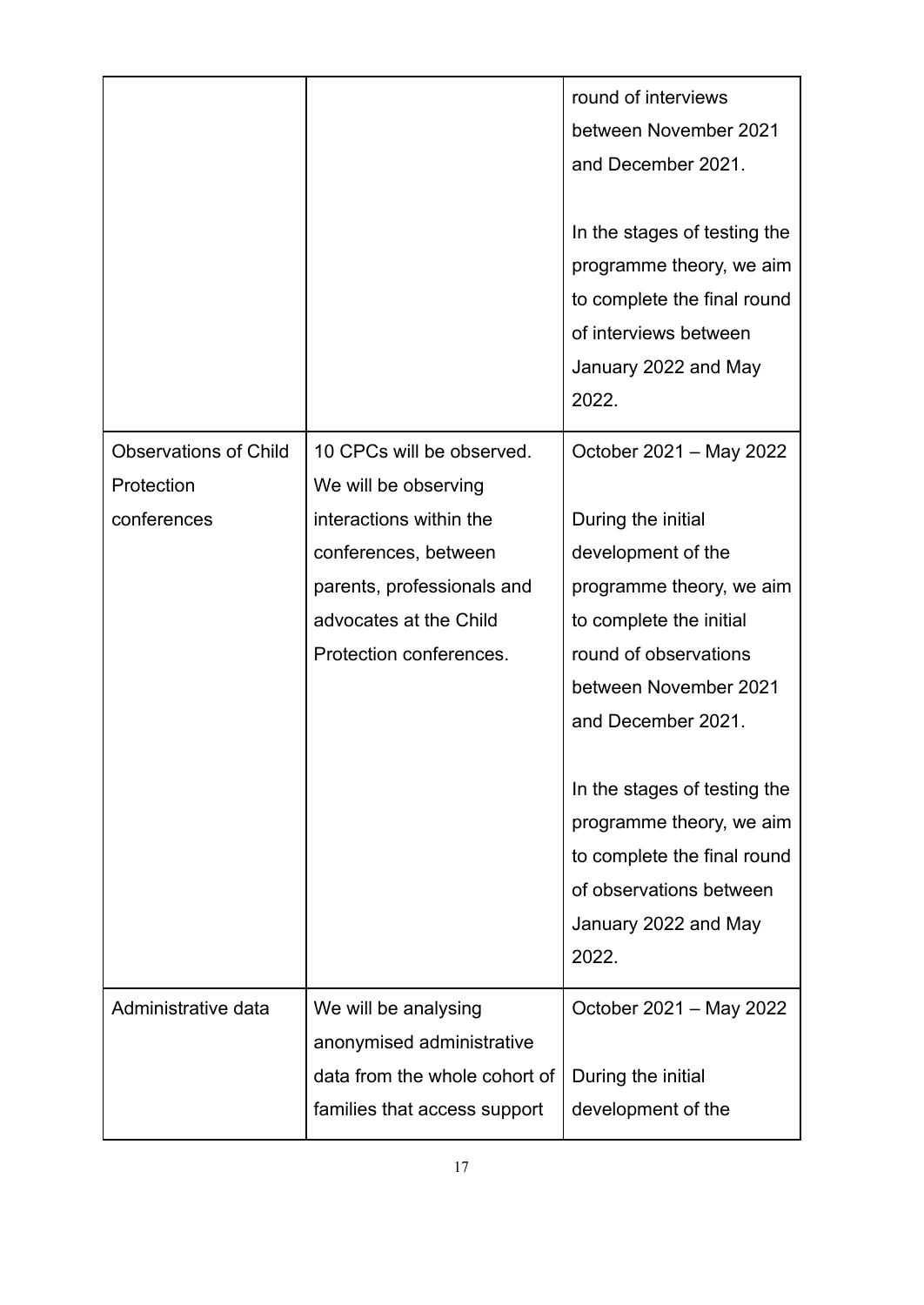| from peer parental                | programme theory, we aim     |
|-----------------------------------|------------------------------|
| advocates.                        | to complete the initial      |
|                                   | analysis of key              |
| We will be working with           | administrative data          |
| <b>Camden Children's Services</b> | between November 2021        |
| data team to access data          | and December 2021.           |
| relating to child and             |                              |
| participant demographic           | In the stages of testing the |
| data; key parent history and      | programme theory, we aim     |
| risk indicators; start and end    | to complete the final        |
| intervention dates.               | analysis of key              |
|                                   | administrative data          |
|                                   | between January 2022         |
|                                   | and May 2022.                |
|                                   |                              |

## <span id="page-17-0"></span>**Analysis**

Semi-structured interviews will be audio-recorded and will be fully transcribed by a third-party transcription service. NVIVO 12 (qualitative data analysis software) will be used as an aid to complete thematic analysis of interviews and observations, allowing codes, categories and themes to be developed from the empirical data produced with parents, parental advocacy workers and social workers. Thematic analysis of the data will involve data familiarisation, checking accuracy of transcription, labelling the data with descriptive codes and developing themes which describe patterns across the data to answer the pre-specified research questions. Analysis will look for patterns, consistencies and inconsistencies across different informants and time points that might be informative for the research questions.

Dr. Clive Diaz, the Principal Investigator, will complete the initial coding, and then present a draft set of themes to the rest of the research team on a bi-monthly basis.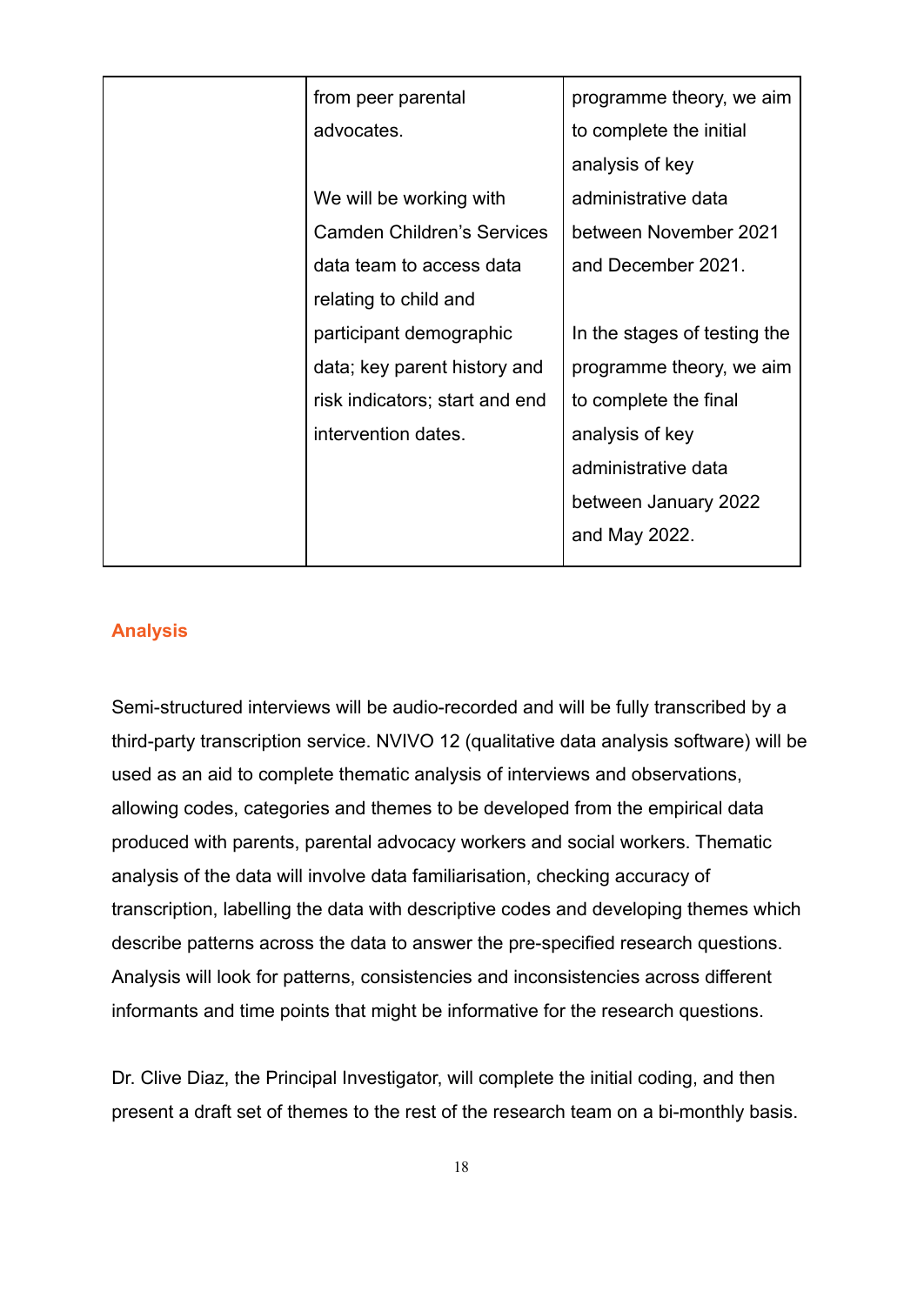The team will discuss and refine the codes, develop the analysis in order to finalise the programme theory and identify a set of key findings and recommendations that relate to the research questions, which will have direct practical ramifications for both practice and policy.

The following steps will be taken to ensure rigor in the analysis and reporting of qualitative data:

- Confidence that the findings are an accurate reflection of participant experience will be ensured through presentation of examples of participant responses using quotes, and triangulation between different informants and data collection methods as well as through testing the initial programme theory through interviews and observations of child welfare meetings.
- The extent to which findings are transferable to other contexts will be considered through detailed description of contextual factors, and collection of data from a range of participants to gather a range of perspectives. Transparent reporting of the research and analysis process will ensure the study methods are clear and repeatable

### <span id="page-18-0"></span>**Ethics**

The study has ethical approval from Cardiff University (SREC/28) In applying for this approval we considered potential risks to participants and researchers, the likelihood of the study causing harm, and ways such harm might be mitigated. We will remain conscious of ethical issues throughout the study.

We do not anticipate any harm to participants as a result of taking part in the project. The subject matter has a potential to be emotive and difficult to discuss, but we will stress the focus of the study is the parent's experience s of the peer parental advocacy, and not the concerns that the local authority has, or the reasons children's services are involved.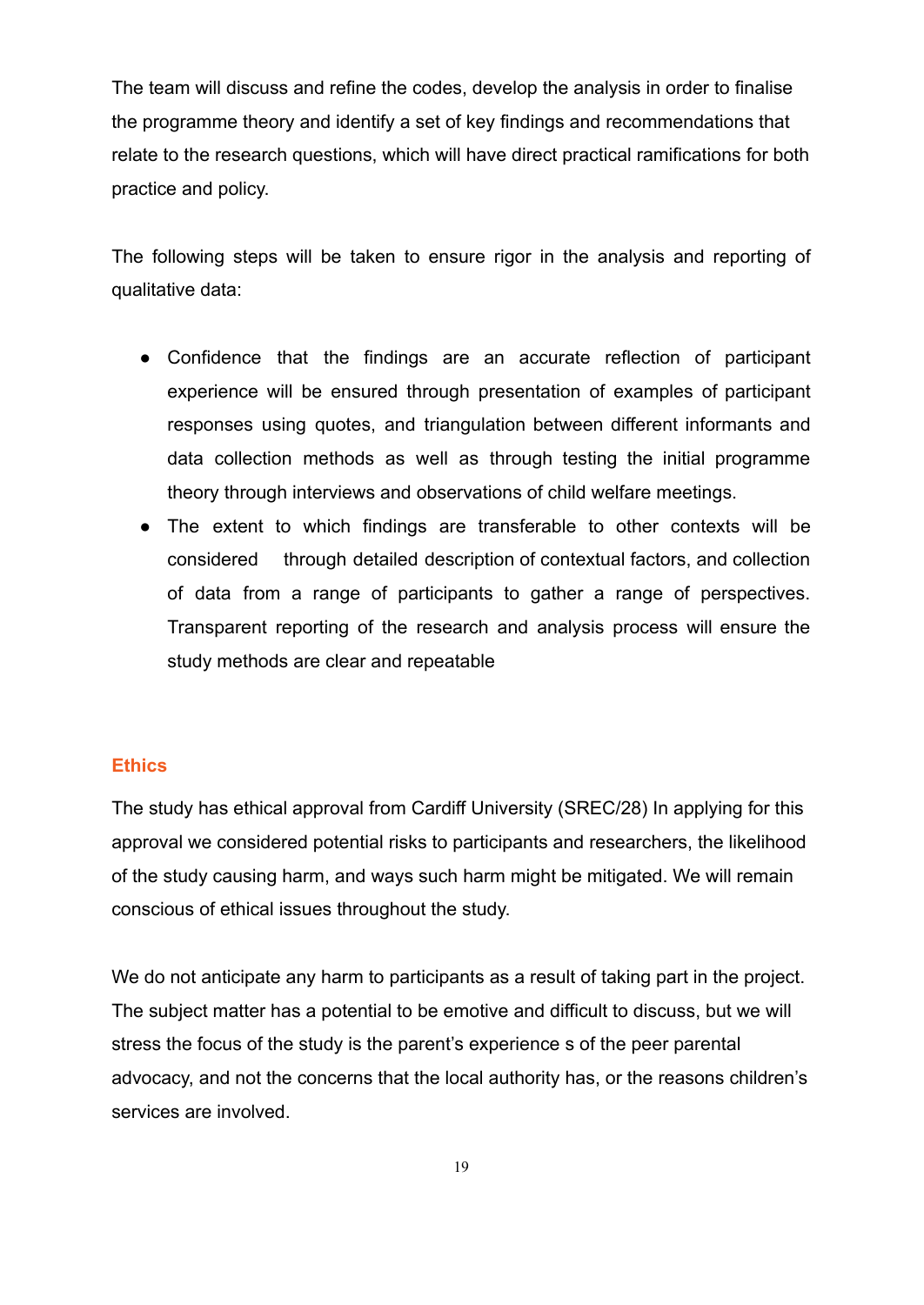Nevertheless, we will remain aware of the potential for participants to become distressed or upset and sensitive to the changing emotion of the participants. If the professional or parent appears to become upset or distressed in any way, we will remind them of the option to pause the interview for a break or end it completely.

If professionals find the content of the interviews particularly difficult or emotional, we shall recommend that they discuss this with their supervisor or access support from human resources and counselling services, which are available to them as local authority staff or PPA staff. If parents find the interviews difficult or emotional, we will have details to give them of local counselling services and also suggest that they speak about their worries to their advocate or trusted person if appropriate.

We have experience of carrying out research and practice with vulnerable participants and feel confident in being able to respond appropriately and sensitively if a parent or professional becomes upset. In the unlikely event that we become concerned about any practice issues that arise, we may discuss these with DF in the first instance and may take further action (e.g. reporting to a senior manager) if this is deemed necessary. Likewise, if we receive information that a vulnerable adult or their children are at risk of significant harm, we shall take appropriate action depending on the circumstances. This might include making an urgent referral to the head of safeguarding and the child and family duty team in that local authority. We will be clear with all participants that if w,e have any concerns regarding a child's or adult's safety, we will need to take appropriate action to safeguard these citizens.

### **Table 3: Ethical issues and mitigating action**

| <b>Ethical Consideration</b> | <b>Mitigation</b> |
|------------------------------|-------------------|
|------------------------------|-------------------|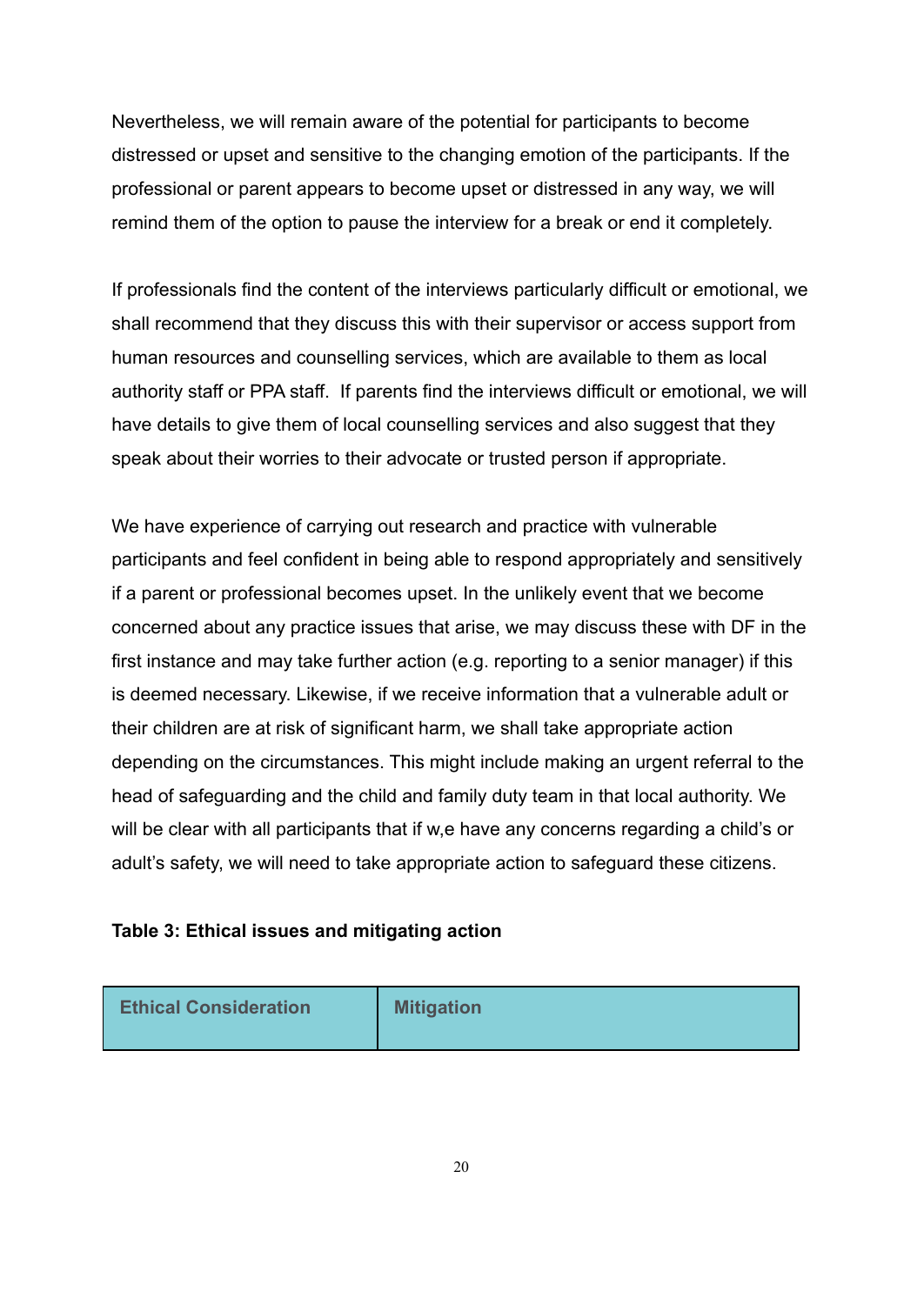| There is a risk that<br>participants will become upset<br>if they start talking about the<br>background to their<br>involvement with peer<br>advocates | Reassurance that the research is based<br>on individuals' experiences of PPA rather<br>than Child Protection intervention.<br>Offer of regular breaks and pause from<br>interviews if needed.<br>De-brief with interviewer following<br>interview if needed.<br>Details of helplines and counselling<br>services readily available to give to<br>participants if they wish to talk about the<br>emotional impact of their experiences.<br>If a professional becomes upset, we will<br>encourage them to speak to their HR<br>department or manager, also providing<br>details of listening services if needed.                  |
|--------------------------------------------------------------------------------------------------------------------------------------------------------|---------------------------------------------------------------------------------------------------------------------------------------------------------------------------------------------------------------------------------------------------------------------------------------------------------------------------------------------------------------------------------------------------------------------------------------------------------------------------------------------------------------------------------------------------------------------------------------------------------------------------------|
| Confidentiality and anonymity                                                                                                                          | When transcription takes place all names<br>or identifiable data will be removed.<br>Transcripts will be stored using a<br>numbering system.<br>Professional and parent respondents'<br>names will not be included in any reports<br>or articles. Permission will be sought to<br>attribute examples of good practice to<br>individual authorities / organisations. If<br>permission is not given, we will simply<br>summarise practice examples from the<br>local authorities involved without<br>identifying individual authorities.<br>We shall take robust steps to protect the<br>information that participants share, for |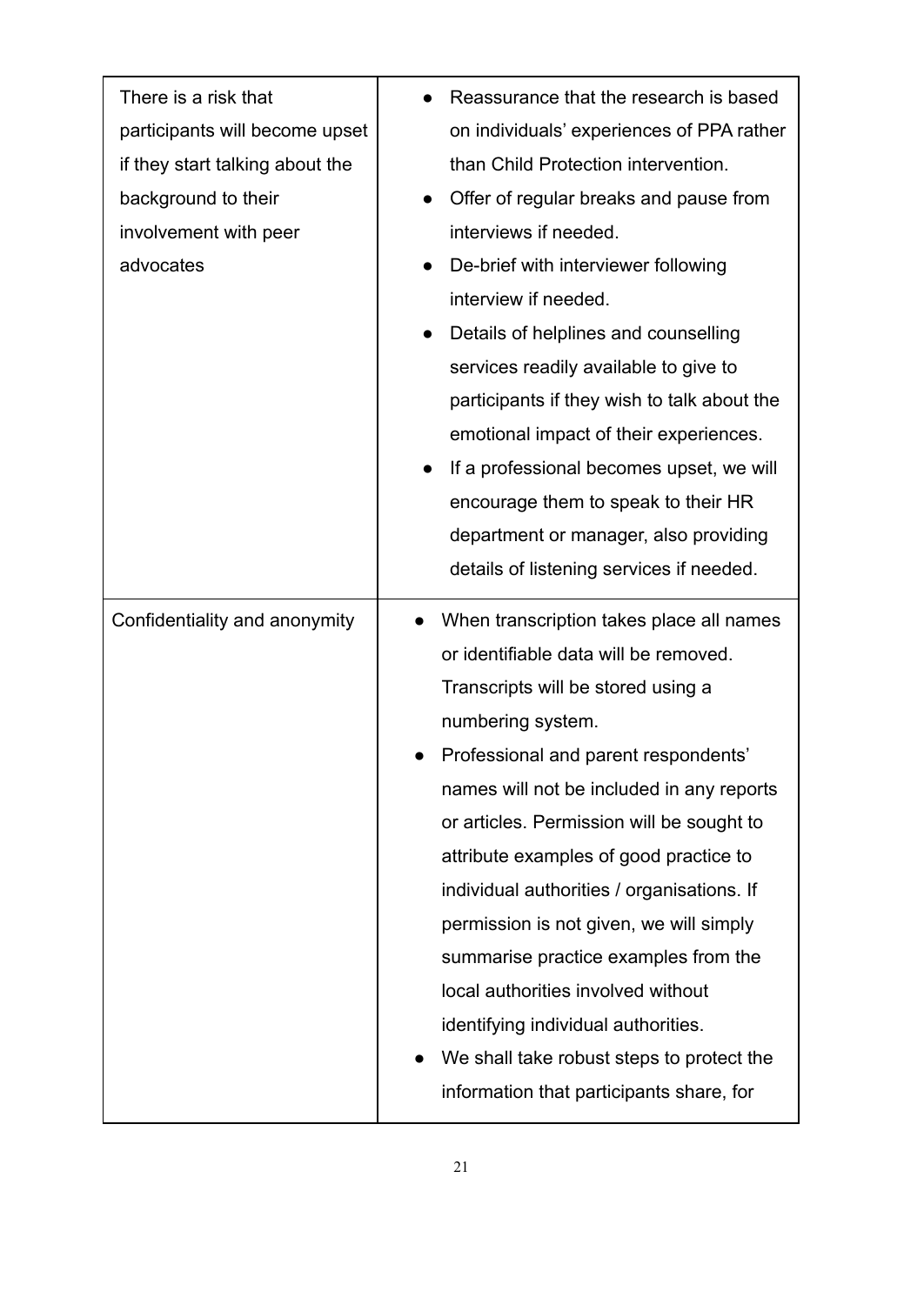| example storing data on the Cardiff         |
|---------------------------------------------|
| University networks, using encrypted        |
| computers and anonymising the identity of   |
| participants within any publications and    |
| reports. There will be limited transfers of |
| data from the local authority to the        |
| researchers and any data that is            |
| transferred will be anonymised prior to     |
| being transferred.                          |
|                                             |

## <span id="page-21-0"></span>**Accessibility, Consent and Data Protection**

Participants will be provided with an information sheet which is written in a way that is appropriate and easy to read. All documents make clear that the focus of the study is on participants' experiences of working with peer parental advocates, not on their experiences of the child protection system which would potentially be more controversial.

All participants will be informed that participation is voluntary and can be withdrawn at any time, without needing to give an explanation, up to 8 weeks after they took part in the interview or observation. All participants will give written consent to be part of the research or, if this is difficult because of the fieldwork is being carried out online, verbal recorded consent online consent will be required. If the consent for participation in the study is gained verbally, we will read the consent forms and record the agreed consent separately to the interview. Professional participants will need to confirm via the survey tool (which will be on the front page) that they give consent to participate.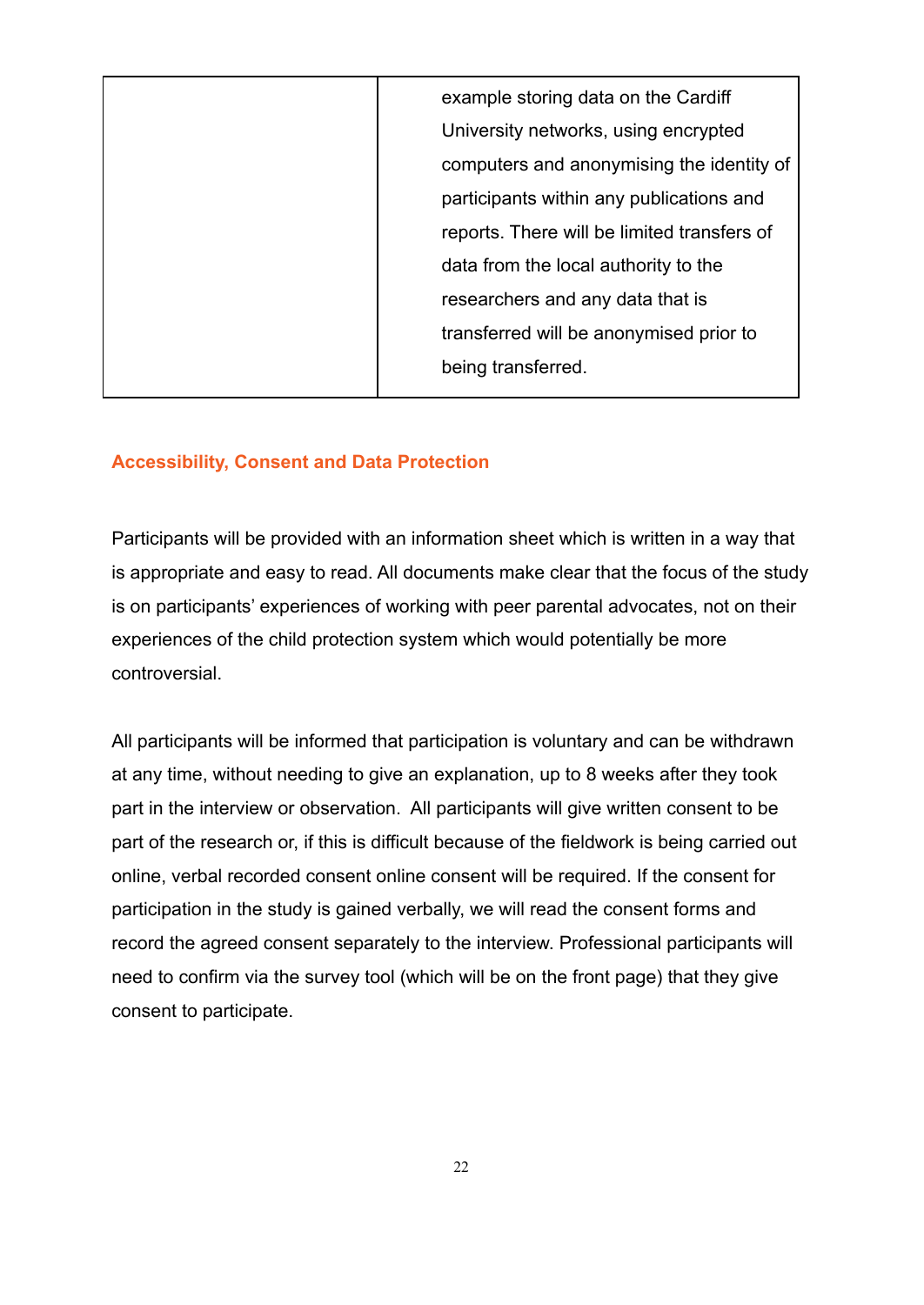When we carry out online or in-person observations of child welfare meetings, we will obtain written consent by all the parties in the meetings to be observed. If any parties do not agree, we will not observe that particular online meeting.

Initially, we will be collecting Personal Data via participant consent forms and if we receive consent from participants, we will be accessing their contact details in order to organise and facilitate interviews. This will be organised in consultation with the local authorities and we will use Egress data security software, intended to protect shared information when sharing personal data.

All participants will be informed that participation is voluntary and can be withdrawn at any time, without needing to give an explanation, up to 8 weeks after they took part in the interview or observation. All participants will give written consent to be part of the research or, if this is difficult because of the fieldwork is being carried out online, verbal recorded consent online consent will be required. If the consent for participation in the study is gained verbally we will read the consent forms and record the agreed consent separately to the interview. Professional participants will need to confirm via the survey tool (which will be on the front page) that they give consent to participate.

We will retain anonymised data in line with the University's Research Records Retention Schedule, which is currently 7 years after the study is completed.

Cardiff University is a registered data controller with the Information Commissioner's Office (ICO) to process personal data for research purposes. Further information about Cardiff University GDPR policies can be accessed here: [https://www.cardiff.ac.uk/public-information/policies-and-procedures/data-protection/r](https://www.cardiff.ac.uk/public-information/policies-and-procedures/data-protection/research-participants-data-protection-notice) [esearch-participants-data-protection-notice](https://www.cardiff.ac.uk/public-information/policies-and-procedures/data-protection/research-participants-data-protection-notice)

What Works for Children Social Care (WWCSC) will not be a data controller or processor for any data in relation to this project.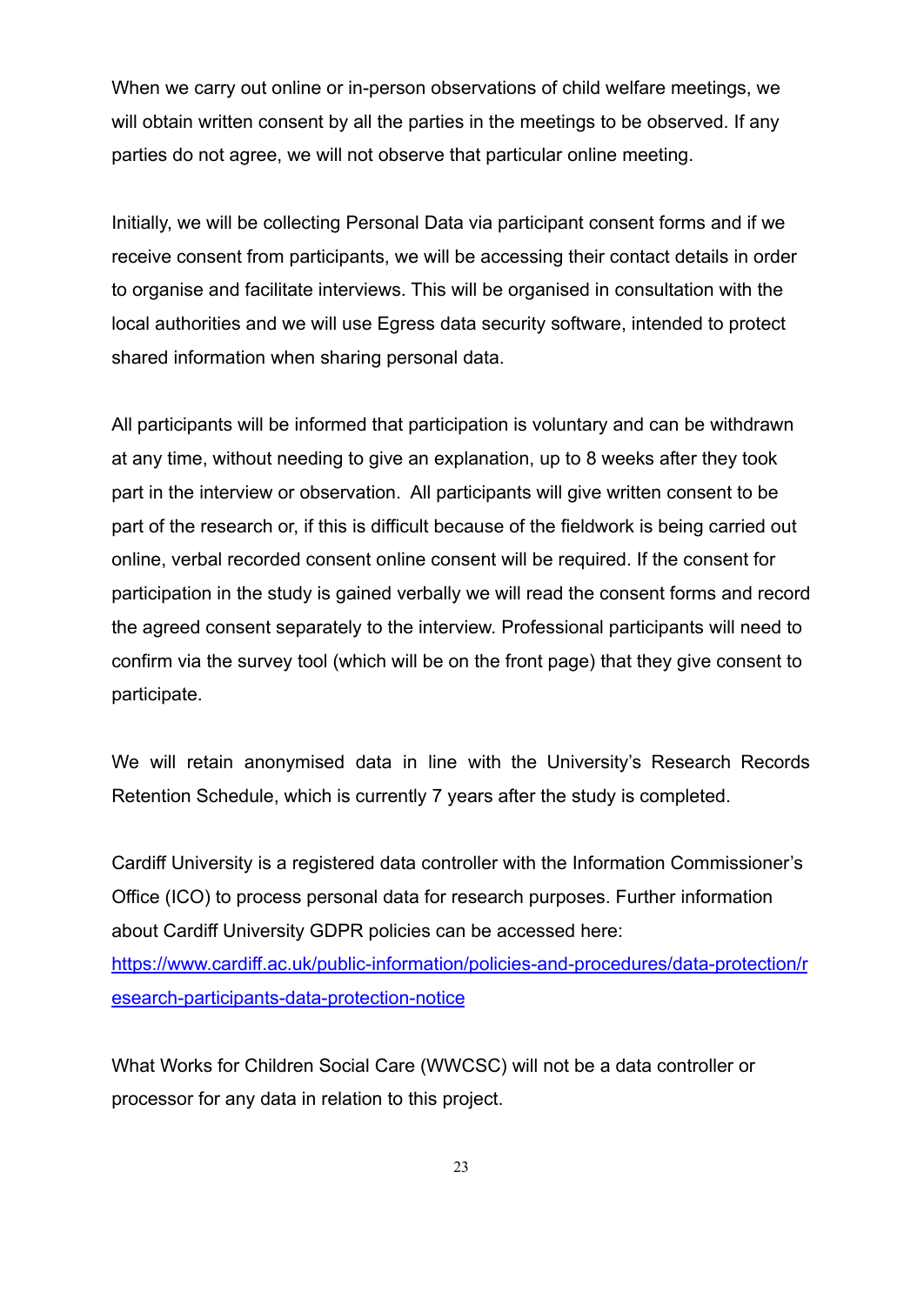## <span id="page-23-0"></span>**Registration**

This project was registered with the Open Science Framework (OSF) on 03/11/2021. Registration link: <https://osf.io/8nx4d>

## <span id="page-23-1"></span>**Personnel**

- **Dr. Clive Diaz** Principal Investigator with overall responsibility for the project. Clive will lead field work, data analysis, report writing, and dissemination of findings. He is a Social Worker in two local authorities and has led qualitative studies into children's participation in child protection conferences and child in care reviews. <https://www.cardiff.ac.uk/people/view/1577956-diaz-clive>
- **David Westlake** Co-investigator, involved in designing study and interpreting results, providing ongoing support to CD, writing up and sharing findings. David has many years' experience of leading large- and small-scale research projects, including pilot evaluations, action research, observational studies, and experimental and quasi-experimental evaluations. He is currently leading a large Randomised Controlled Trial of a school based social work intervention involving 21 local authorities.
- **Dr. David Tobis** Expert advisor. Member of research team, particularly focusing on supporting the development of the parent expert by experience advisory board as well as commenting on drafts of research instruments, analytical materials and written outputs outside of these.
- **Rachael Vaughan** Supporting CASCADE Parents research advisory group. Rachael is the Engagement worker at CASCADE, leading on the expert by experience engagement and involvement work. Rachael set up the CASCADE Parents research advisory group in December 2020. Rachael works across CASCADE's portfolio of research supporting involvement and engagement.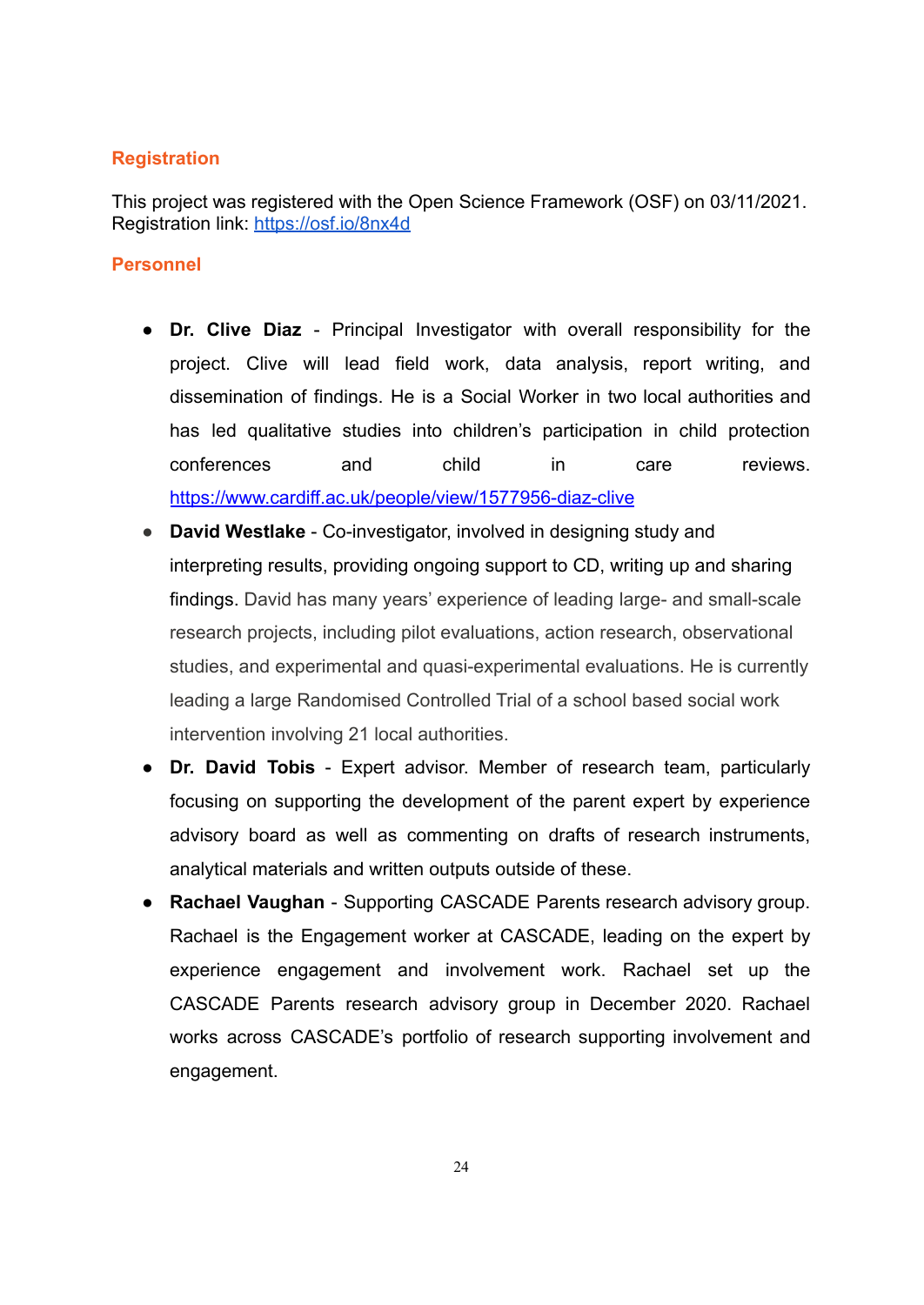# <span id="page-24-0"></span>**Risks**

**Table 4:** This section will outline any potential risks and the steps which will be taken to mitigate the risks.

| <b>Risk</b>                 | <b>Mitigation</b>                             |
|-----------------------------|-----------------------------------------------|
| Covid-19                    | The evaluation has been designed to factor in |
|                             | potential issues around Covid-19 and          |
| (Medium risk)               | face-to-face meetings, e.g., interviews, and  |
|                             | can be delivered remotely. Virtual platforms  |
|                             | such as Microsoft Teams and Zoom can be       |
|                             | utilised to carry out interviews and          |
|                             | observations if Covid-19 restrictions prevent |
|                             | in-person meetings.                           |
|                             |                                               |
|                             | We will ensure that there is a clear handover |
|                             | process between all members of the research   |
|                             | team in the instance of staff sickness. This  |
|                             | will ensure that any potential delays in the  |
|                             | timeline can be mitigated by ensuring staff   |
|                             | cover is available.                           |
| Recruitment of participants | We have a good relationship with the PPA      |
|                             | service in Camden. If there are any issues    |
| (Low risk)                  | around not being able to recruit enough       |
|                             | participants, we will regularly check in with |
|                             | the service if there is potential to recruit  |
|                             | further participants for the study.           |
|                             |                                               |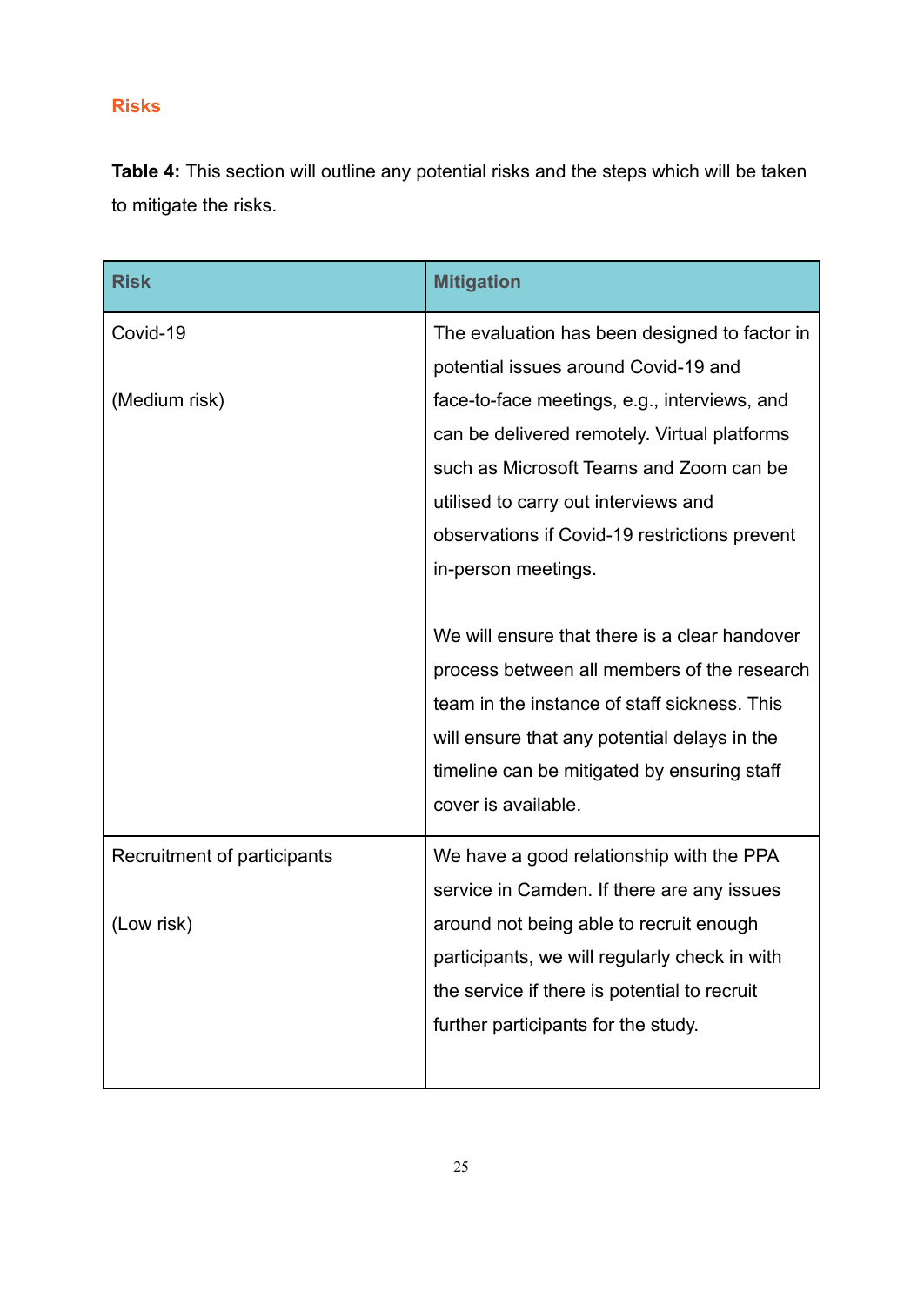|            | We will also be flexible in relation to our data |  |  |  |  |  |
|------------|--------------------------------------------------|--|--|--|--|--|
|            | collection methods in relation to any issues     |  |  |  |  |  |
|            | with participant recruitment. E.g., if time is a |  |  |  |  |  |
|            | concern for participants, we will draft shorter  |  |  |  |  |  |
|            | qualitative surveys based on the proposed        |  |  |  |  |  |
|            | interview questions to gather as much            |  |  |  |  |  |
|            | participant input as possible.                   |  |  |  |  |  |
| Timescale  | We are confident in our ability as an            |  |  |  |  |  |
|            | experienced research team that this project      |  |  |  |  |  |
| (Low Risk) | will be delivered within the proposed            |  |  |  |  |  |
|            | timescale. If there any issues due to Covid-19   |  |  |  |  |  |
|            | and staff sickness which may affect the          |  |  |  |  |  |
|            | timescale of the project, we will approach the   |  |  |  |  |  |
|            | funder to extend the project timescale if        |  |  |  |  |  |
|            | needed.                                          |  |  |  |  |  |

# <span id="page-25-0"></span>**Timeline**

|                |                                                    |                                                         | 2021/2022 |                          |  |  |  |  |     |  |  |  |  |                             |  |
|----------------|----------------------------------------------------|---------------------------------------------------------|-----------|--------------------------|--|--|--|--|-----|--|--|--|--|-----------------------------|--|
|                | Programme Theory (PT) Development                  |                                                         |           | Aug Sept Oct Nov Dec Jan |  |  |  |  | Feb |  |  |  |  | Mar April May June July Aug |  |
|                |                                                    | Relationship building with Camden and Southwark         |           |                          |  |  |  |  |     |  |  |  |  |                             |  |
|                |                                                    | Ethical approval submitted                              |           |                          |  |  |  |  |     |  |  |  |  |                             |  |
| Preparation    |                                                    | <b>Risk assessment written</b>                          |           |                          |  |  |  |  |     |  |  |  |  |                             |  |
|                |                                                    | Draft interview questions                               |           |                          |  |  |  |  |     |  |  |  |  |                             |  |
|                |                                                    | Observation preparation                                 |           |                          |  |  |  |  |     |  |  |  |  |                             |  |
| Stage 1        | <b>Initial PT Development</b>                      | Narrative review of key literature                      |           |                          |  |  |  |  |     |  |  |  |  |                             |  |
|                |                                                    | Meet with CASCADE parent experts group                  |           |                          |  |  |  |  |     |  |  |  |  |                             |  |
|                |                                                    | Interviews: parents, peer advocates and social workers  |           |                          |  |  |  |  |     |  |  |  |  |                             |  |
|                |                                                    | Observations: child protection conferences              |           |                          |  |  |  |  |     |  |  |  |  |                             |  |
|                |                                                    | Data analysis of interviews and observations            |           |                          |  |  |  |  |     |  |  |  |  |                             |  |
|                |                                                    | Data collection and analysis of key administrative data |           |                          |  |  |  |  |     |  |  |  |  |                             |  |
|                |                                                    | PT development session                                  |           |                          |  |  |  |  |     |  |  |  |  |                             |  |
|                |                                                    | Midway report                                           |           |                          |  |  |  |  |     |  |  |  |  |                             |  |
|                | <b>Testing Initial PT</b>                          | Interviews: parents, peer advocates and social workers  |           |                          |  |  |  |  |     |  |  |  |  |                             |  |
|                |                                                    | Observations: child protection conferences/key meetings |           |                          |  |  |  |  |     |  |  |  |  |                             |  |
| Stage 2        |                                                    | Data collection and analysis of key administrative data |           |                          |  |  |  |  |     |  |  |  |  |                             |  |
|                |                                                    | Testing PT development meeting                          |           |                          |  |  |  |  |     |  |  |  |  |                             |  |
|                |                                                    | Meet with project team to discuss initial PT            |           |                          |  |  |  |  |     |  |  |  |  |                             |  |
|                |                                                    | Meet with CASCADE parent experts group about initial PT |           |                          |  |  |  |  |     |  |  |  |  |                             |  |
| Stage 3        |                                                    | Final data analysis and data summary                    |           |                          |  |  |  |  |     |  |  |  |  |                             |  |
|                | Data analysis, report writing and<br>dissemination | Elaborate and prioritise PT                             |           |                          |  |  |  |  |     |  |  |  |  |                             |  |
|                |                                                    | Write a final report                                    |           |                          |  |  |  |  |     |  |  |  |  |                             |  |
|                |                                                    | Draft journal articles                                  |           |                          |  |  |  |  |     |  |  |  |  |                             |  |
|                |                                                    | Webinar preparation                                     |           |                          |  |  |  |  |     |  |  |  |  |                             |  |
|                |                                                    | Hold dissemination events including webinar             |           |                          |  |  |  |  |     |  |  |  |  |                             |  |
|                |                                                    | Produce and disseminate podcast                         |           |                          |  |  |  |  |     |  |  |  |  |                             |  |
| <b>Support</b> |                                                    | <b>Supervision meetings</b>                             |           |                          |  |  |  |  |     |  |  |  |  |                             |  |
|                |                                                    | Meet with project team                                  |           |                          |  |  |  |  |     |  |  |  |  |                             |  |
|                |                                                    | Stakeholder meetings                                    |           |                          |  |  |  |  |     |  |  |  |  |                             |  |